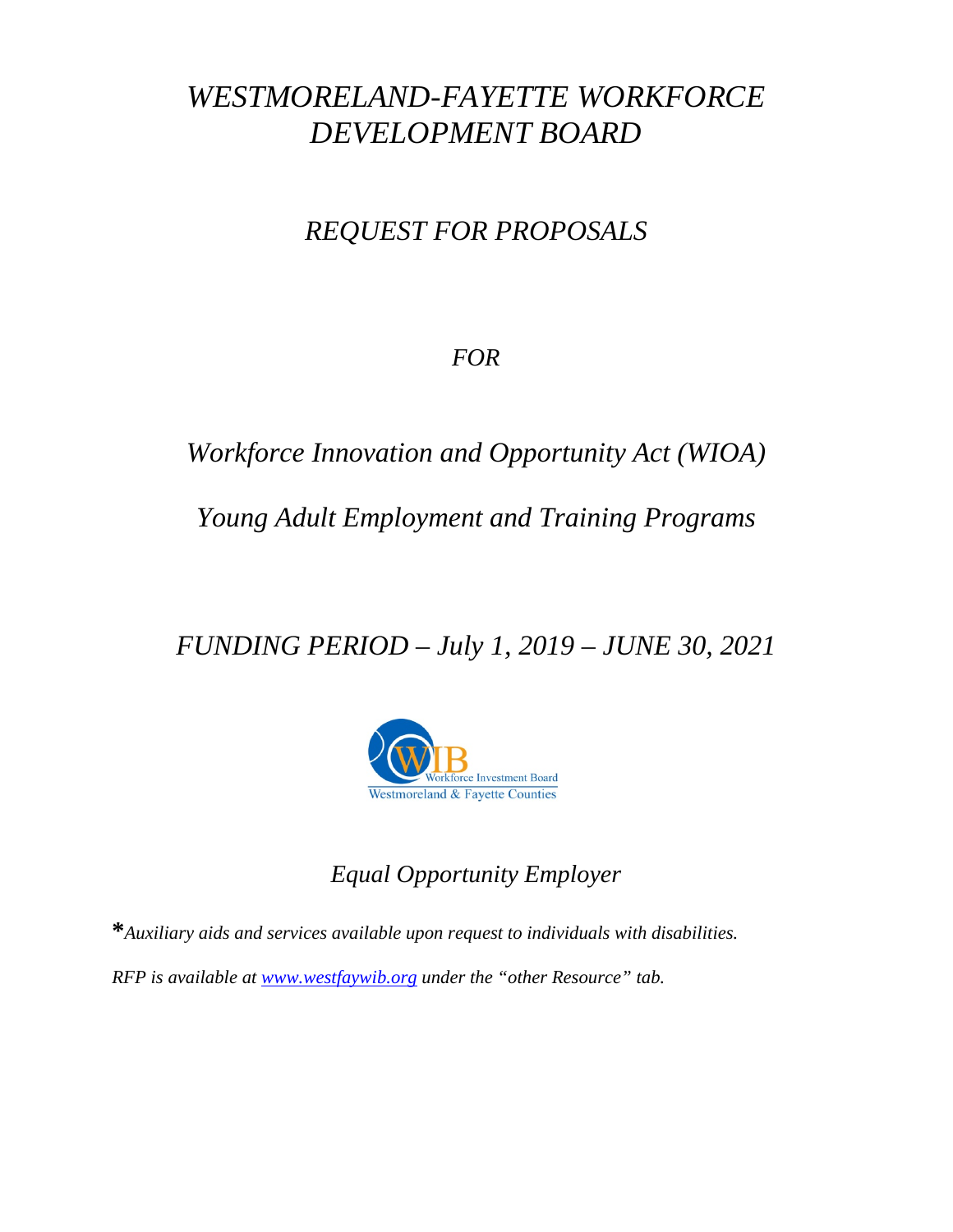## TABLE OF CONTENTS

#### SECTION I. General Information (Pages 3-7)

- A. Background
- B. Statement of Purpose
- C. Branding
- D. Proposal Conference and Questions
- E. Contract Award & Funding Availability Procurement Timeline
- F. Submission of Proposals
- G. Program Cost Reimbursement
- H. Who May Apply
- I. Evaluation Criteria

#### SECTION II. Program Overview (Pages 8-13)

- A. Program Models under this RFP
- B. Employer Connections
- C. Workforce Innovation and Opportunity Act Required Elements
- D. Youth Eligibility
- E. Performance Measures
- SECTION III. Proposal Format (Pages 14-25)
	- A. Executive Summary
	- B. Program Narrative
	- C. Budget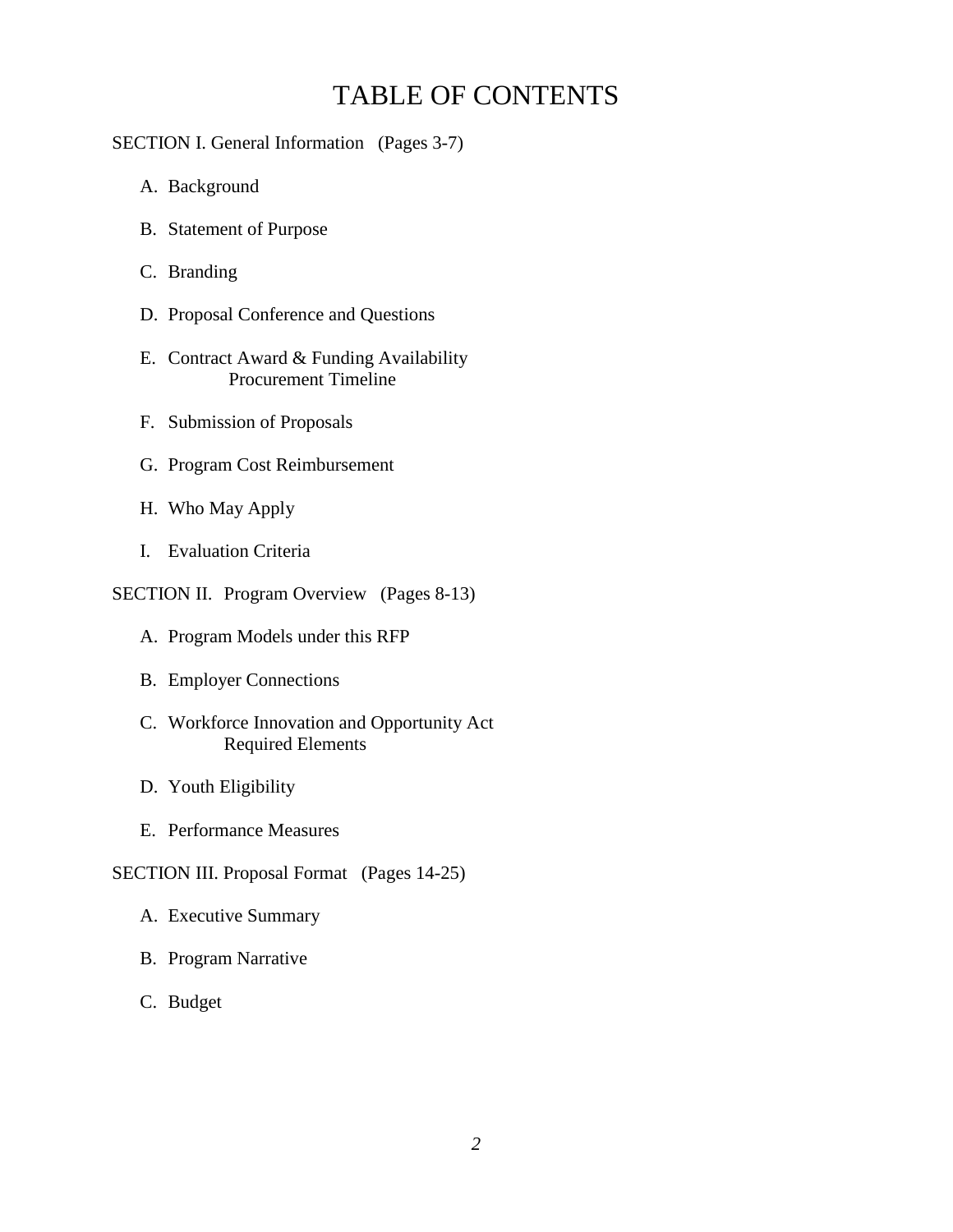# **SECTION I: GENERAL INFORMATION**

## **A. BACKGROUND**

The public workforce system is authorized through the Workforce Innovation and Opportunity Act (WIOA) Public Law (113-128) effective as of July 1, 2015. The Law provides guidance to local workforce board's on their responsibility to meeting the workforce challenges of Westmoreland and Fayette Counties, PA. One of the challenges is designing a system that will provide opportunities for young adults to be prepared with skills for the current and future labor market.

WIOA outlines a broad youth vision that supports an integrated service delivery system. It promotes programs that have evidence-based strategies that meet high levels of performance, accountability, and quality in preparing young people for the workforce. With the youth population, the Law emphasizes the need to connect young adults (youth) with existing services, education, and employment that will lead to meaningful careers.

WIOA requires 75 percent of youth funds available to local areas be spent on workforce investment activities for out-of-school youth. At least 20 percent of youth funds must be used to support work-based learning activities. Additionally, WIOA youth will be provided services based on the needs of each individual participant as part of the young adult's individual service strategy. WIOA requires 14 program elements to be offered and providing relevant work experience.

For more information on WIOA, please go to www.doleta.gov/wioa/.

## **B. STATEMENT OF PURPOSE**

The Westmoreland-Fayette Workforce Development Board (WDB) is soliciting proposals from qualified organizations that will design **innovative** programming and comprehensive services serving in- and out-of-school youth (ISY & OSY). Program design should lead to young adults/youth achieving academic and technical skills as well as employment success. The primary goal of programs funded through this RFP process is to ensure the young adults/youth can serve as a skilled and qualified pipeline to fill local area workforce demands and are prepared (if needed) for post-secondary success. **In addition, Westmoreland-Fayette WDB is looking for innovation, collaboration, and passion** to support the targeted youth in obtaining educational credentials, advance training and/or employment**.**

All services funded through this solicitation must have one or more of the three core elements.

- 1. Paid work experience;
- 2. Learning/training linked to real work opportunities;
- 3. Support services addressing developmental needs.

**In addition: All programs must offer: Post program assistance to enhance the transition to work or advanced education.**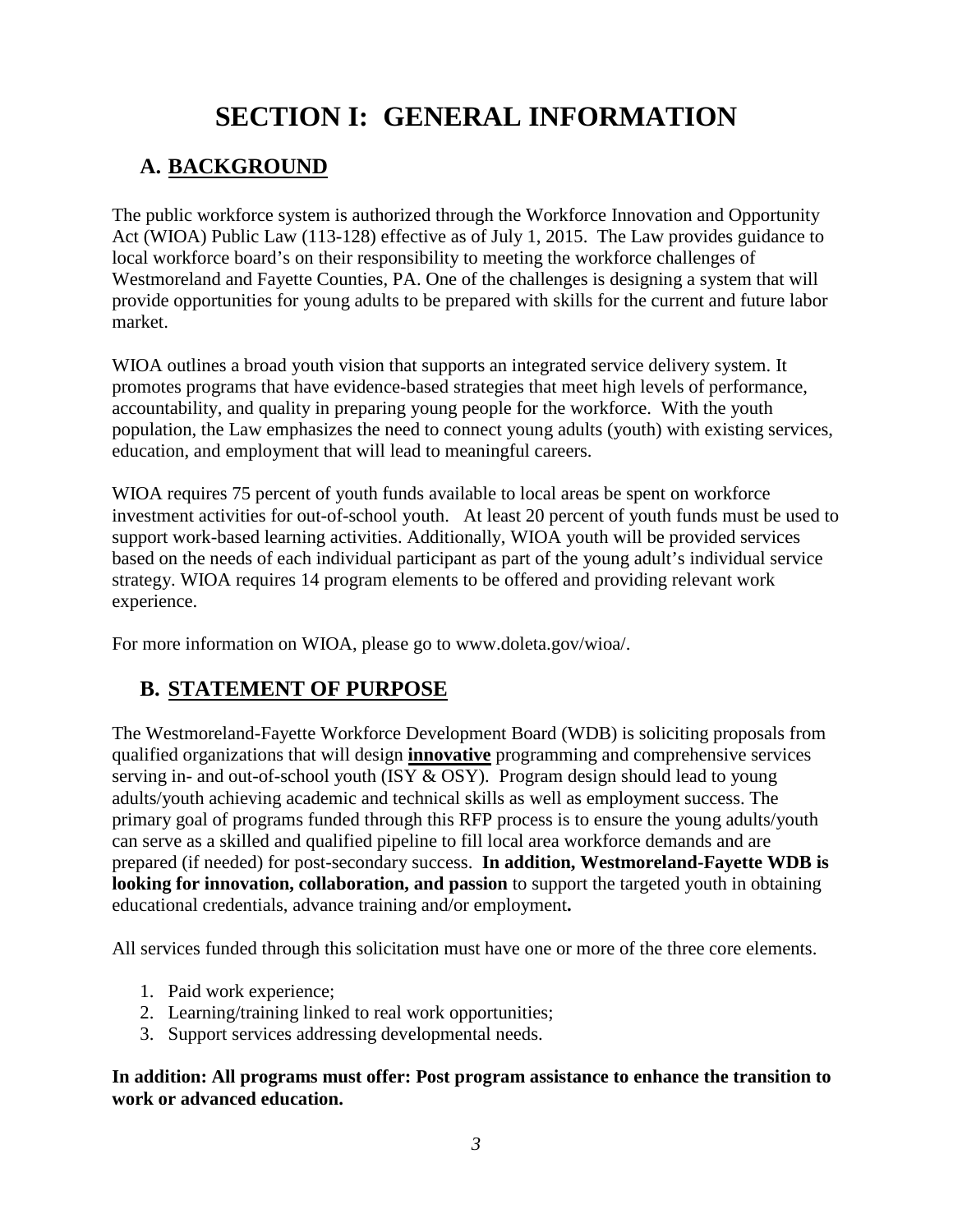## **C. BRANDING**

- 1. For the 16-24 target population most out-of-school individuals define themselves as "young adults", we would expect all recruitment materials to reflect this language.
- 2. All publications, advertising, promotional efforts, and marketing materials must include a prominent display of the Workforce Board Logo. For a facsimile of the Logo, please contact us.
- 3. In addition, all publications, advertising, promotional efforts, and marketing materials must include a statement: *Funding provided by the Westmoreland-Fayette Workforce Development Board*



## **D. PROPOSAL CONFERENCE AND QUESTIONS**

A Bidders' Conference will be held on:

March 28, 2019 – 9:00 a.m. Westmoreland-Fayette Workforce Investment Board 145 Pavilion Lane Youngwood, PA 15697

At the conference Westmoreland-Fayette WIB staff will review the requirements of the RFP and accept questions from the attendees regarding the RFP. All interested applicants are encouraged to attend, although attendance is not required to submit a proposal. Questions for the bidders' conference should be sent to [jward@westfaywib.org](mailto:jward@westfaywib.org) by *COB March 22, 2019*.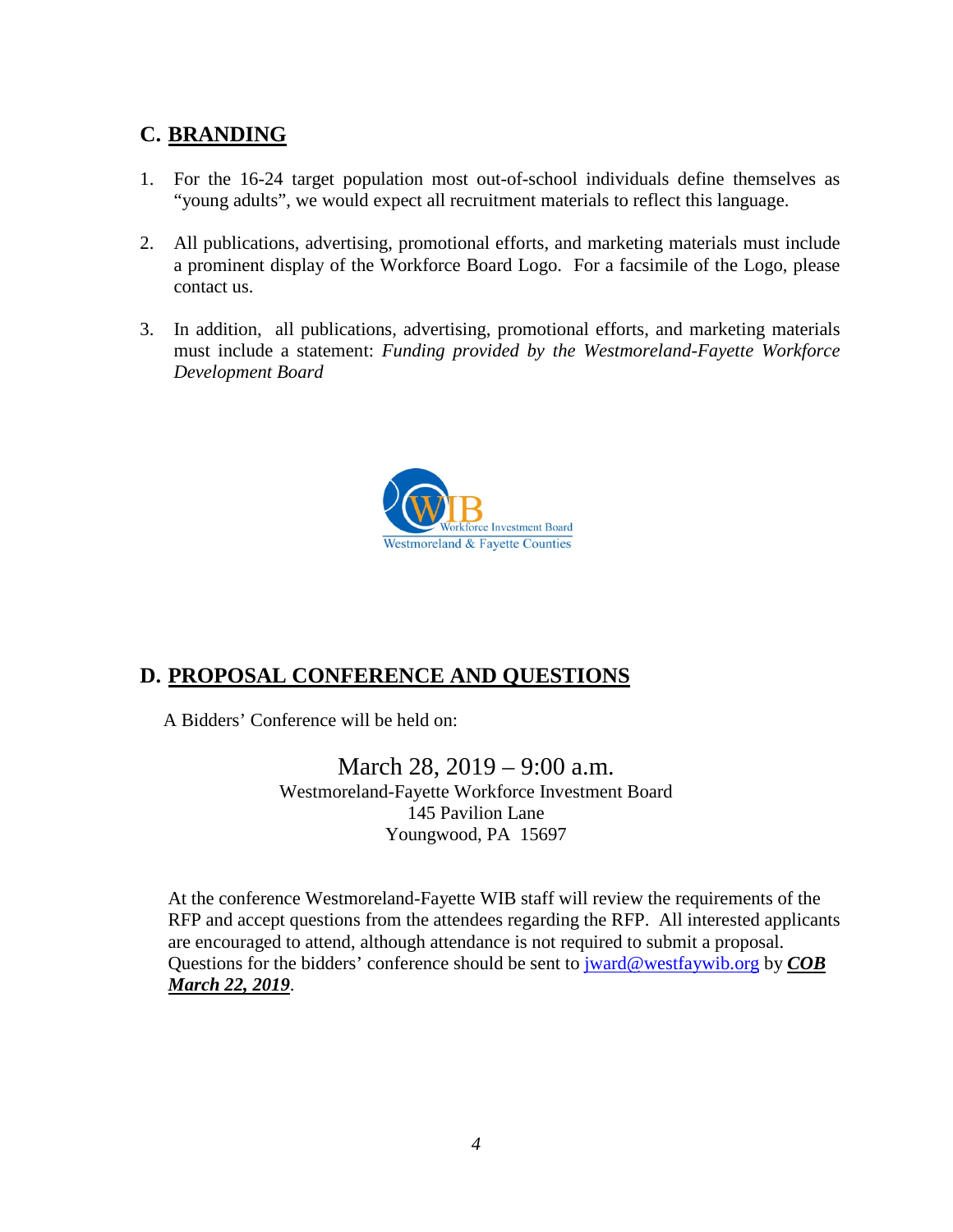## **E. CONTRACT AWARD & FUNDING AVAILABILITY**

One or more contracts may be awarded under this RFP, in accordance with the Evaluation Criteria. Actual awards and amounts are subject to the availability and appropriation of WIOA funds. Services will commence on July 1, 2019 and end on June 30, 2021 subject to the availability and appropriation of funds. Contract awards may be less or more than the dollar amount requested in the proposal.

Based upon funding availability and contractor performance under the first contract period (July 1, 2019 – June 30, 2020) and, where applicable, the Westmoreland-Fayette WDB reserves the option, as its sole discretion, to extend or renew the contract for an additional year (July 1, 2020 – June 30, 2021) with re-negotiations to be initiated by Westmoreland-Fayette WDB before the expiration of the first contract period.

In accordance with Section I, the award of contracts will be made on the basis of the best proposals and other criteria, such as performance history, recommendation, etc. as determined by Westmoreland-Fayette WDB, which meet the requirements and criteria set forth in this solicitation. The Westmoreland-Fayette WDB may fund all or part of a proposal, and Westmoreland-Fayette WDB will only accept proposals for the services requested herein.

The proposal submitted in response to this solicitation is not a legally binding document; however, the contents of the proposal(s) of the successful Bidder(s) will become contractual obligations and failure to accept these obligations in a contractual agreement may result in cancellation of the award. Staff will negotiate and execute contracts with the Bidder(s) approved for funding. These discussions will take place after final funding approval and may include such items as budget, cost, program design, service levels, location, target population, projections, and clarifications.

Actual funding available under this RFP is determined by Westmoreland-Fayette WDB allocation of formula youth funds from the Pennsylvania Department of Labor and Industry and the U.S. Department of Labor.

Procurement Timeline

|     | <b>Release RFP</b>                             | March 11, 2019 |
|-----|------------------------------------------------|----------------|
| П.  | <b>Questions for Bidders Conference</b>        | March 22, 2019 |
| Ш.  | Proposal Conference                            | March 28, 2019 |
| IV. | Proposal Due                                   | April 25, 2019 |
| V.  | <b>Expected Date for Notification of Award</b> | June 14, 2019  |
| VI. | <b>Start Date for Contract</b>                 | July 1, 2019   |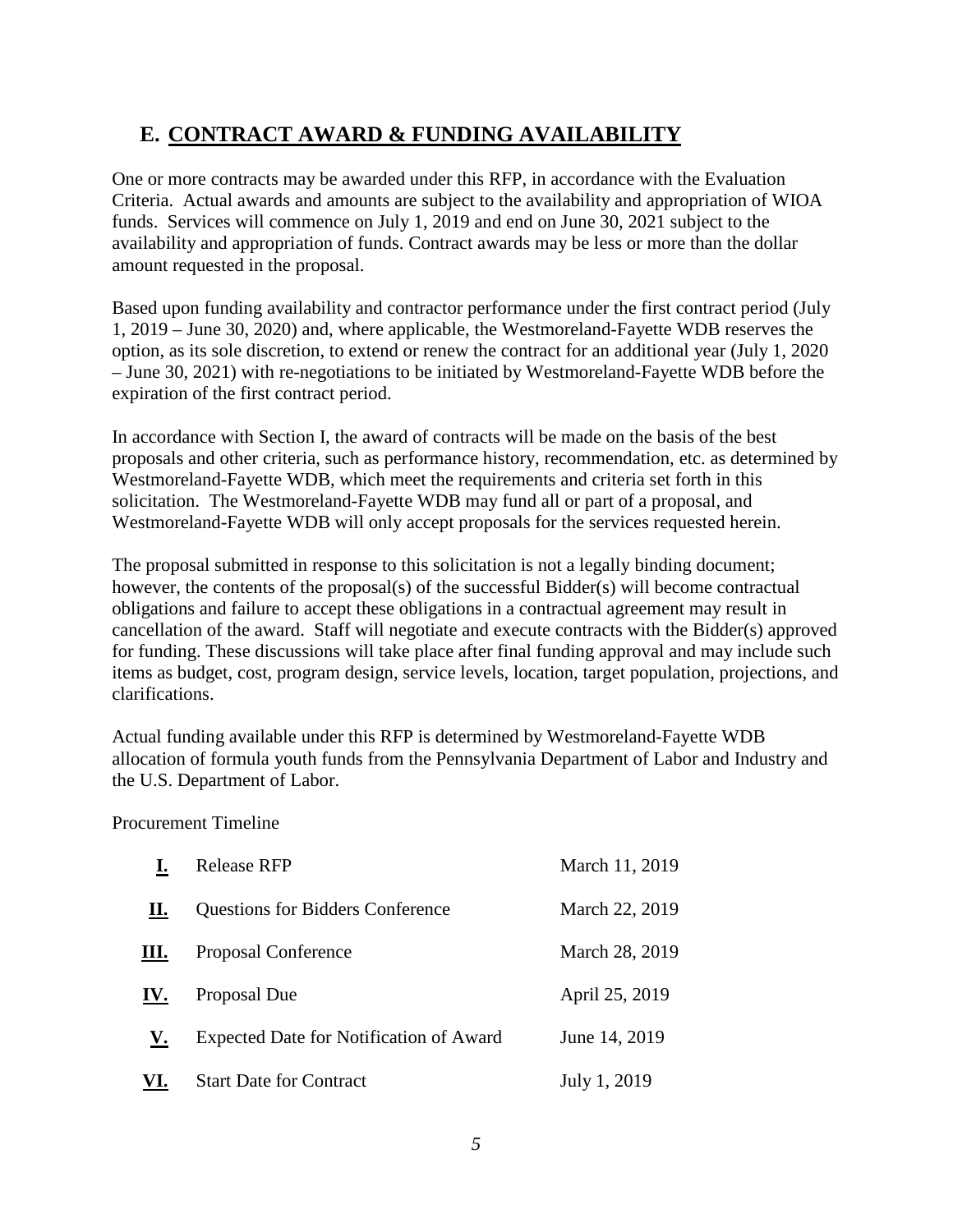## **F. SUBMISSION OF PROPOSALS**

Submission of proposal unnecessarily elaborate or lengthy is not encouraged; neither are special bindings nor coverings. Program narratives are limited to fifteen (15) pages, excluding the coversheet and attachments. Proposals must be submitted in 12-point font, using standard 8.5" by 11" paper with 1" margins. Page numbers must be provided in the footer. Three (3) hard copies of the proposals (original and two copies) and One (1) emailed copy of the proposal **must be received no later than 4:00 P.M (EST) on April 25, 2019**.

### **Hard copy packages should be submitted to:**

Westmoreland-Fayette Workforce Development Board 145 Pavilion Lane Youngwood, PA 15697 RE: WIOA Youth Program Proposal

### **Digital Copies can be emailed to:**

Janet Ward: [jward@westfaywib.org](mailto:jward@westfaywib.org) Subject Line: WIOA Youth Program Proposal

Proposals received after this time and date, whether by US Mail, commercial delivery or hand carry, will not be considered for the review. Timely receipt of the proposals is the sole responsibility of the proposer.

## **G. PROGRAM COST REIMBURSEMENT**

The programs procured through this RFP are cost reimbursement programs. Successful bidders must have the ability to pay monthly program costs up front. Westmoreland-Fayette WDB will require an invoice, proof of expenses, and required documentation to process a reimbursement. Westmoreland-Fayette WDB will only reimburse the provider for the actual expenses incurred during the effective dates of the contract. Allowable costs will be determined by all applicable federal, state and local regulations, including but not limited to the Uniform Guidance.

## **H. WHO MAY APPLY**

Eligible applicants include non-profit organizations, private-for-profit entities, local education agencies, trade associations or unions, and PA Department Labor & Industry approved preapprenticeship programs. A group of two or more applicants may apply as a consortium, but the lead applicant/fiscal agent must be clearly identified.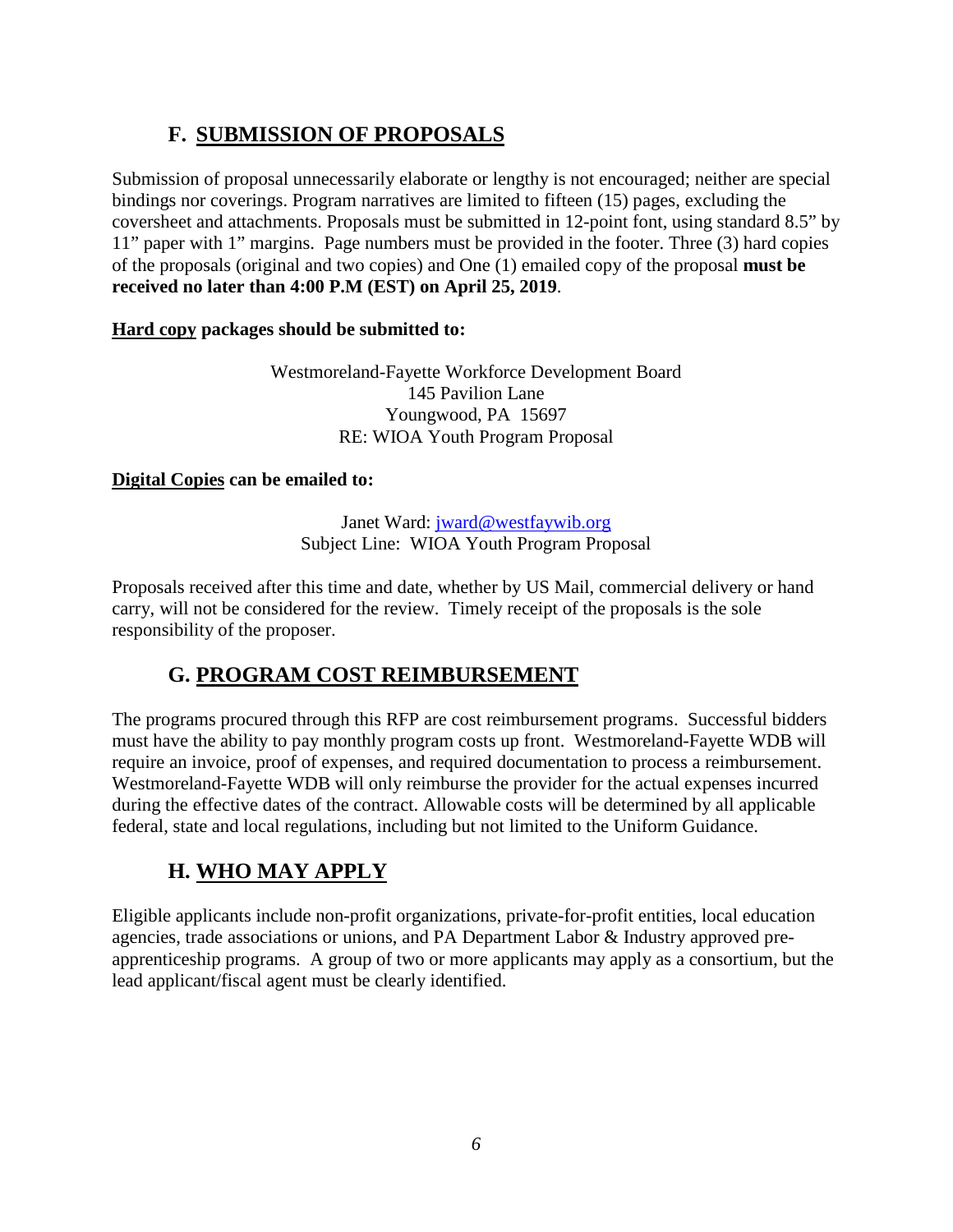#### Scope of Services section of this RFP • Program model that clearly defines outreach and recruitment activities to

- reengage disconnected youth
- A plan to provide work-based learning and/or industry recognized credentials

• Innovative program model that addresses items listed in the Program Model-

**Completion of RFP 5 points**

• Organizational overview that clearly identifies staffing and capacity to deliver a quality

- Action steps are clearly identified for each of the fourteen program elements
- Evidence of strong employer partnerships

| Integration with PA CareerLink® One-Stop and Alignment with (local Board activity) | 10 points |
|------------------------------------------------------------------------------------|-----------|
| <b>Outcomes &amp; Performance</b>                                                  | 15 points |
| <b>Budget and Budget Narrative</b>                                                 | 15 Points |
| <b>References, Letters of Recommendations, Partner MOU's</b>                       | 5 Points  |

**Total 100 Points**

• Application is responsive and comprehensive in all areas

• All required attachments are included

**I. EVALUATION CRITERIA**

## **Program Description and Operations 50 points**

program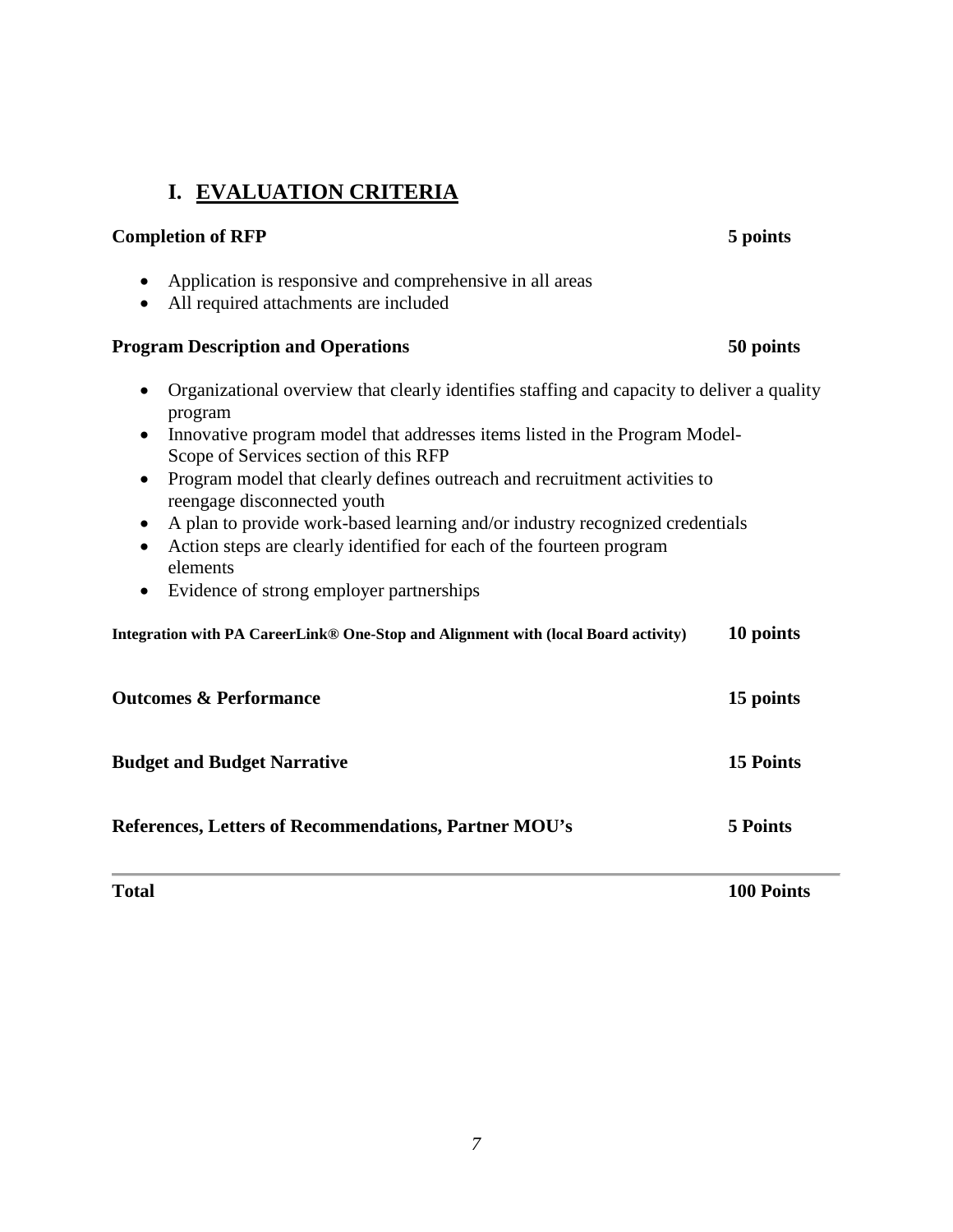# **SECTION II. PROGRAM OVERVIEW**

## **A. PROGRAM MODELS UNDER THE RFP**

#### **1.) Programs to Transition Out-of-School Youth (16-24) to Employment**

Funds will support 16-24 year old at-risk young adults to acquire career specific and/or employment preparation skills leading to certification and/or employment. Examples of services under this project type include but are not limited to:

- $\checkmark$  Skills training coupled with internships in the private or public sector.
- $\checkmark$  Paid and unpaid work experiences, including: apprenticeship, pre-apprenticeship, internships, job shadowing, and or employer mentorships.
- $\checkmark$  Re-engagement of youth into education/training resulting in obtainment of GED certification and/or industry certification.
- $\checkmark$  Education concurrent with workforce preparation including; soft skill training, job search, completion of pre-employment skills training, increasing educational functioning-level gains for those who are basic skills deficient, that will provide strong linkages between academic institutions and occupation placement for local high-priority occupations.

### **2.) Programs Serving In-School Youth (14-21) limited to:**

- $\checkmark$  Programs that would provide valuable work experience, job shadowing, mentorship, preapprenticeship/apprenticeship opportunities with local employers in high demand occupations.
- $\checkmark$  Programs affording youth in high school the ability to concurrently earn college credits and/or meaningful industry recognized credentials.
- $\checkmark$  Programs assisting young adults/youth currently in school with career planning, work experience, job placement, and/or enrollment into occupational skills training.
- $\checkmark$  Programs serving youth at risk of dropping out of high school, or those at risk of becoming disconnected from employment and post-secondary education after graduation.

#### **A successful program will also address the following as part of their Scope of Services:**

- 1. Program design will address how to outreach to and recruit the different target young adult/youth populations we are seeking to serve in Westmoreland and Fayette Counties. Successful proposals will include a clear plan for outreach indicating the specific target population for programming, identify outreach targets, include recruitment partners, and timeline for recruitment.
- 2. Program design must provide an objective assessment of service needs of each prospective participant prior to enrollment. The assessment should include a review of basic skills, suitability for programming and career goals. After this assessment has been completed the young adult should be enrolled in services if they are an appropriate fit for the program. WIOA services are not appropriate for all young adults/youth. Youth should not be enrolled in programming solely to meet recruitment numbers.
- 3. Provide support to youth during the application period, distribute applications for referrals to the Pennsylvania CareerLink® locations, and assist in gathering eligibility documentation.
- 4. Program design will build on young adults' strengths, provide them with support to foster resiliency, and promote healthy youth development. Program will be designed to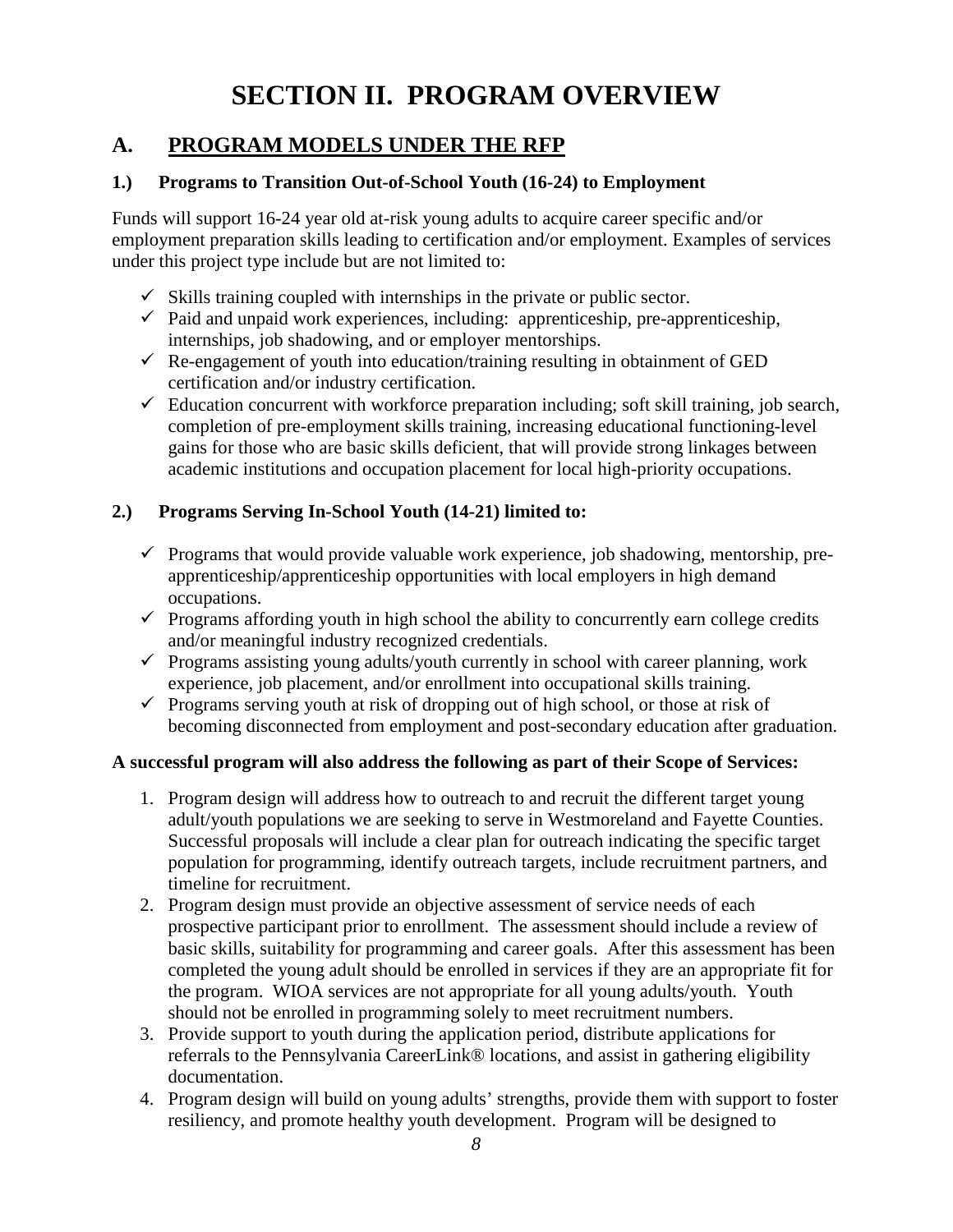accommodate diversity in age, work experience, past participation, so the each participant can meaningfully add to their academic and employment experience and further advance toward achieving their personal goals.

- 5. All program designs should include a work-based learning plan, including paid or unpaid work experience, pre-apprenticeship, job shadowing, and other opportunities. Each young adult does not need to participate in work experience, but a work experience component should be included. For youth participating in grant funded paid work experience, effort should be made to pay up to \$10.35/hr. to be in line Pennsylvania's combined WIOA stat plan. A minimum of \$9.00/hr would be expected to be provided to young adults/youth.
- 6. Program design will reflect strong partnerships with secondary and post-secondary educational providers, community colleges, employers in high-growth and high-demand industries, other relevant organizations, and youth service providers that support work experiences and educational opportunities for youth.
- 7. Program design should assist young adults in identifying their career interests, employment needs and career goals through the development of an Individual Service Strategy (ISS). The ISS should be developed in close coordination with the young adult outlining goals, roles, responsibilities, and action steps toward achieving employment and/or placement in post-secondary education. All services, including academic supports, training, supportive services, and incentives given to the participants must be linked to the ISS.
- 8. A strong process for evaluating program success, skill gains for program participants, and surveys for staff and worksites.
- 9. Programs that are designed to produce maximum results for expected program performance measurements for OSY WIOA Youth.
- 10. Provide a process that will provide the required twelve (12) month follow-up services for all eligible youth. Follow up services are critical to help ensure successful employment/or post-secondary education and training after a youth exits from the program. Services should include regular contact with a participant's employer, including assistance in addressing work-related problems that arise. Follow up services may also include, supportive services, adult mentoring, career counseling, etc. Follow up services must include more than an attempt to contact.
- 11. Complete and provide all required documentation and data tracking information to the Westmoreland-Fayette WDB in a timely manner.

#### **Customer Flow and Capacity Level in all program models**

Unless otherwise noted in your proposal, program models are assumed to operate on an openentry/open exit throughout the year. As youth exit the program, contractors must be able to quickly enroll new eligible youth into the program. Successful respondents must strategize on how to manage customer flow to meet the needs of youth and young adults within their program model and achieve performance. While we recognize the work of smaller programs and appreciate their contributions to workforce readiness, proposals will only be considered from organizations or partnerships proposing to serve 25 or more youth annually.

The required program retention is 80%. Program retention is defined as 80% of young adults enrolled complete the program and are successfully employed or enrolled in post-secondary education.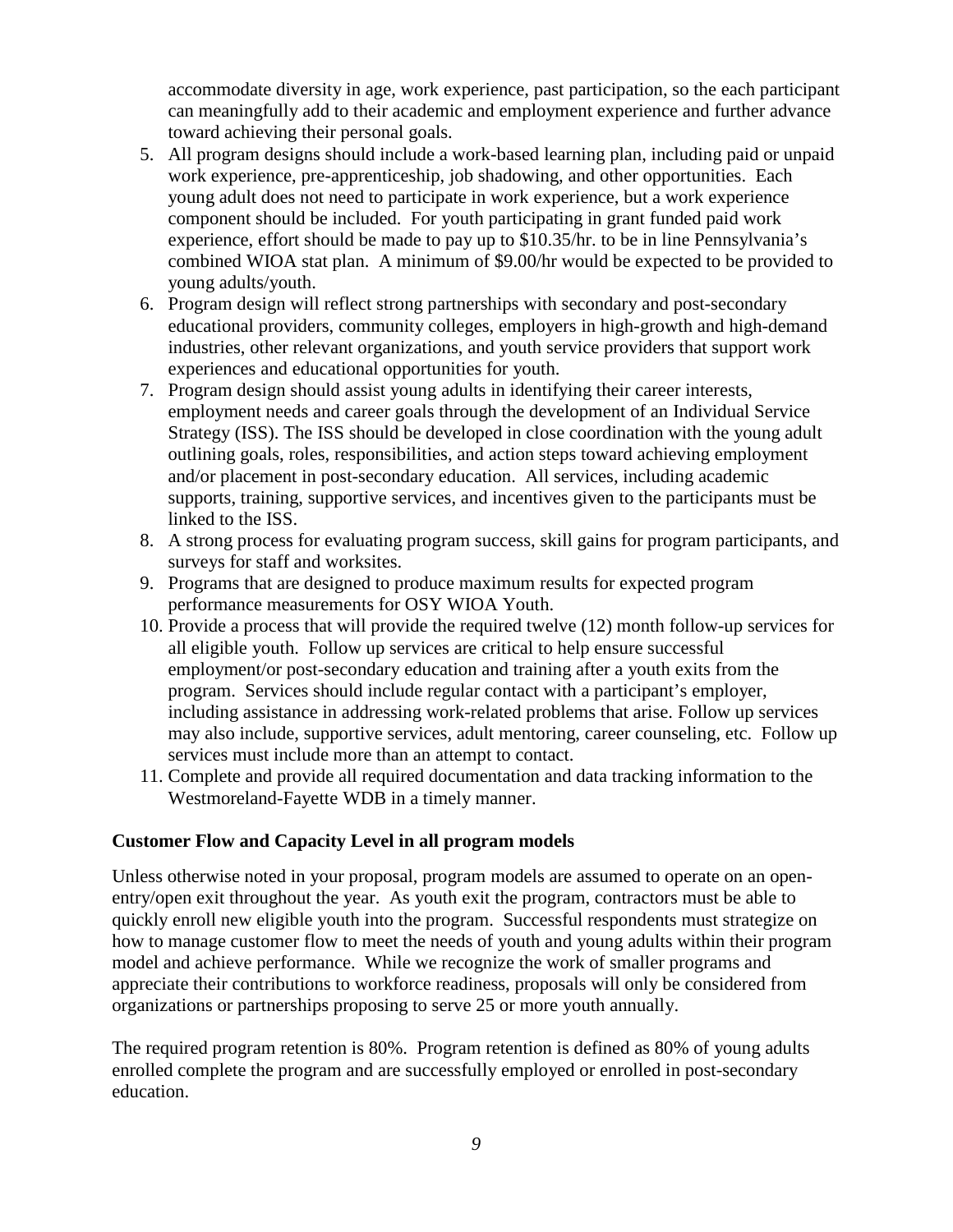## **B. EMPLOYER CONNECTIONS**

WIOA allows for a unique opportunity to solicit new approaches to the preparation of youth about to enter the workforce.

"Our vision is to contribute to a well-prepared, skilled regional workforce through informed investments, successful engagement of all youth, and the provision of access to opportunities through the effective use of technology."

Bon-a-fide connections to employers are essential in the creation of a system of providers that can effectively assist youth to become highly skilled and employable. The Westmoreland-Fayette WDB has identified several strategies for doing this. They include both systemic and program level approaches to meaningful, quality connections to employers.

Applicants should demonstrate meaningful employer connections. These connections should lead to increased placements in employment or continuing education, as well as, meaningful exposure to the world of work leading to measurable skill increases. Programs with clearly articulated pathways between their work and occupational skills training, apprenticeships, and/or employment will be given priority in funding. All proposals funded will have placed employment or post-secondary enrollment as primary goals.

The Workforce Development Board in their Strategic Plan has adopted the following selected clusters as an economic development strategy to support the area employers.

Health Care and Biotechnology Hospitality & Tourism Logistics & Transportation Energy

Advanced Manufacturing Building and Construction Trades

#### **Program Design And Content Should Address These Cluster Areas.**

Applicants are encouraged to make employer connections to leverage resources in the form of staff, funds for training, wages, and operational needs related to training space, equipment, etc.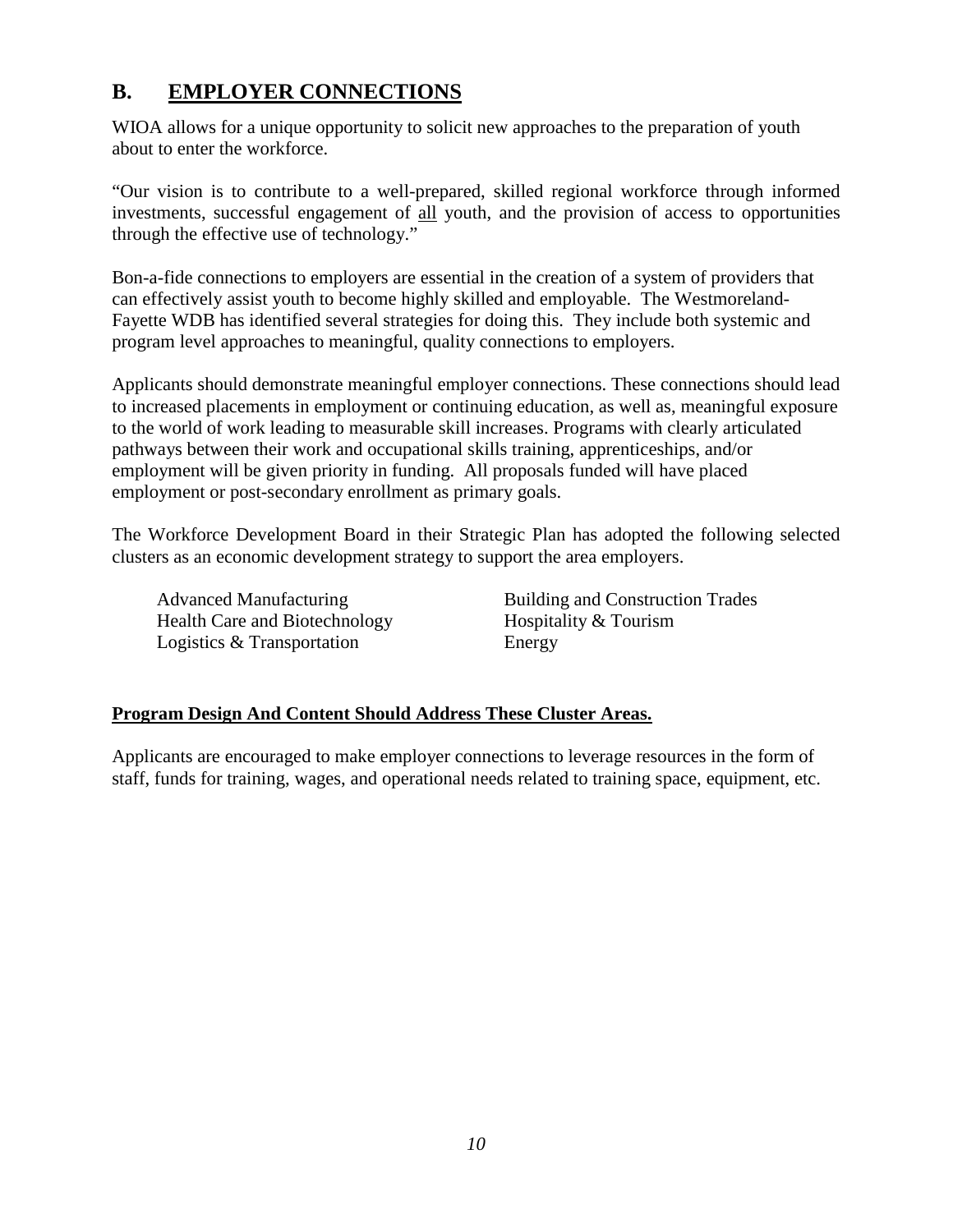## **C. WORKFORCE INNOVATION AND OPPORTUNITY ACT REQUIRED ELEMENTS**

Local Areas must make each of the 14 elements available:

The full list of the 14 program elements under WIOA section  $129(c)(2)$  consists of:

(1) Tutoring, study skills training, instruction and evidence-based dropout prevention and recovery strategies that lead to completion of the requirements for a secondary school diploma or its recognized equivalent (including a recognized certificate of attendance or similar document for individuals with disabilities) or for a recognized post-secondary credential;

(2) Alternative secondary school services, or dropout recovery services, as appropriate;

(3) Paid and unpaid work experiences that have academic and occupational education as a

component of the work experience, which may include the following types of work experiences: (i) summer employment opportunities and other employment opportunities available throughout the school year;

(ii) pre-apprenticeship programs;

(iii) internships and job shadowing; and

(iv) on-the-job training opportunities;

(4) Occupational skill training, which includes priority consideration for training programs that lead to recognized post-secondary credentials that align with in-8 demand industry sectors or occupations in the local area involved, if the Local Board determines that the programs meet the quality criteria described in WIOA sec. 123;

(5) Education offered concurrently with and in the same context as workforce preparation activities and training for a specific occupation or occupational cluster;

(6) Leadership development opportunities, including community service and peer-centered activities encouraging responsibility and other positive social and civic behaviors;

(7) Supportive services;

(8) Adult mentoring for a duration of at least 12 months that may occur both during and after program participation;

(9) Follow-up services for not less than 12 months after the completion of participation;

(10) Comprehensive guidance and counseling, which may include drug and alcohol abuse counseling, as well as referrals to counseling, as appropriate to the needs of the individual youth;

(11) Financial literacy education;

(12) Entrepreneurial skills training;

(13) Services that provide labor market and employment information about in-demand industry sectors or occupations available in the local area, such as career awareness, career counseling, and career exploration services; and

(14) Activities that help youth prepare for and transition to post-secondary education and training.

Local areas have the discretion to determine what program element a participant receives based on Individual Service Strategy. Local areas are not required to provide each program element to each participant.

Expanded Work Experience Focus. WIOA section 129(c)(4) prioritizes work experiences with the requirement that local areas must spend a minimum of 20 percent of non-administrative local area funds on work experience. Under WIOA, paid and unpaid work experiences that have as a component academic and occupational education may include the following four categories: summer employment opportunities and other employment opportunities available throughout the school year; pre-apprenticeship programs; internships and job shadowing; and on-the-job training opportunities. The Department encourages local programs to coordinate work experiences, particularly summer employment, with other youth serving organizations and agencies.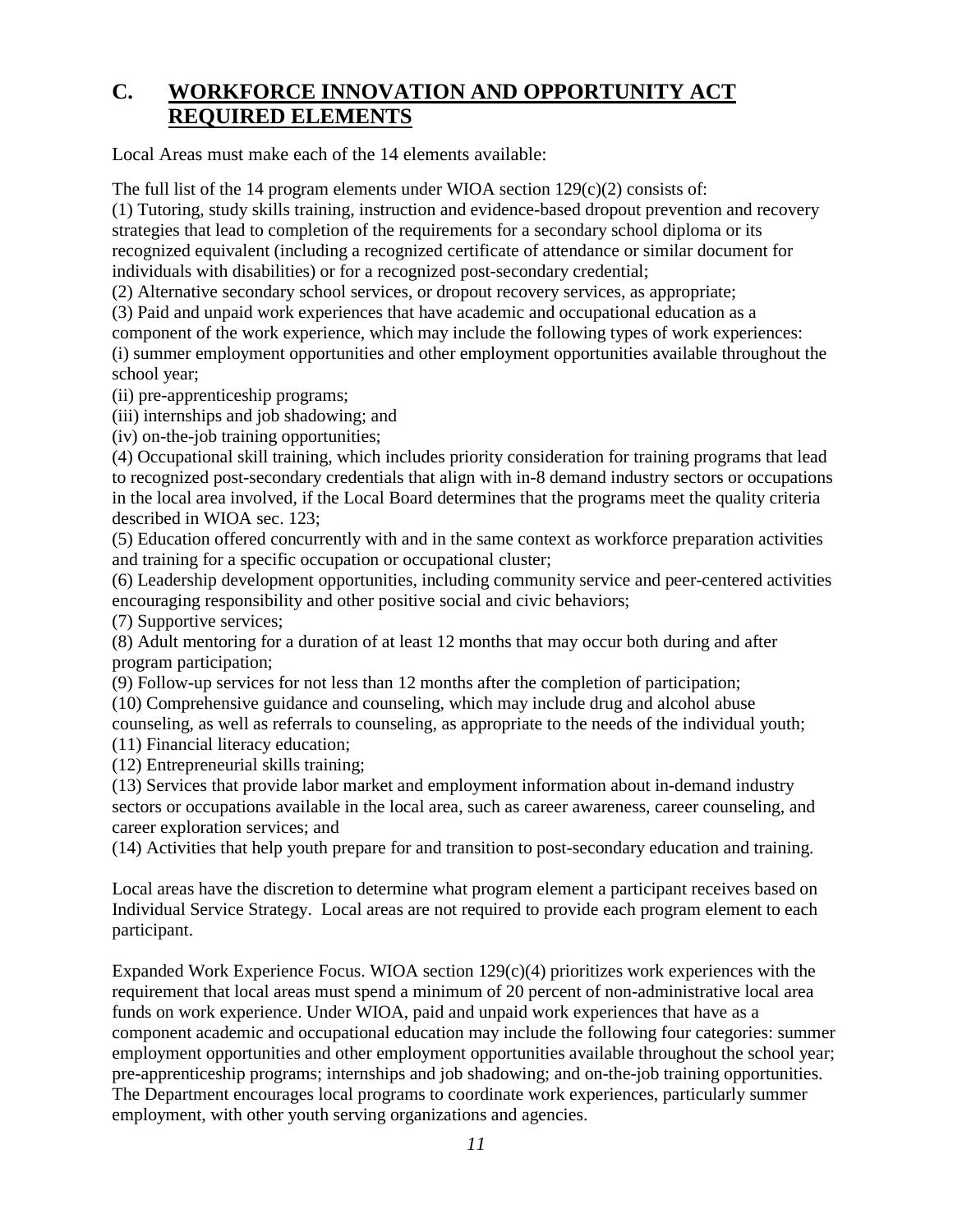## **D. YOUTH ELIGIBILITY**

Every young adult/youth participant must have eligibility determined before receiving services. This includes securing appropriate documentation to prove eligibility. Program eligibility is completed by the Title I staff at the local PA CareerLink® offices.

All recruited youth served must meet the following eligibility requirements:

- (a) Be a citizen or noncitizen authorized to work in the U.S.
- (b) Meet selective service registration requirements (males over 18 only)
- (c) Enroll in the PA CareerLink<sup>®</sup> system
- (d) Meet WIOA Youth Eligibility Requirements

#### **WIOA In-School Youth Eligibility Requirements:**

Under WIOA, an **in-school youth** is an individual who is:

(a) Attending any school (as defined under State law); and

(b) Not younger than 14 or (unless an individual with a disability who is attending school under state

law) older than age 21 at time of enrollment; and

(c) Is a low-income individual; and

- (d) Has one or more of the following:
- (1) Basic skills deficiency;
- (2) Is an English language learner;
- (3) An individual who is subject to the juvenile or adult justice system;

(5) A homeless individual, a runaway, an individual who is in foster care or has aged out of the foster care system, a child eligible for assistance under section 477 of the Social Security Act, or an individual who is in an out-of-home placement;

(6) An individual who is pregnant or parenting;

(7) An individual with a disability;

#### **WIOA Out-of-School Youth Eligibility Requirements:**

Under WIOA, an **out-of-school youth** is an individual who is:

(a) Not attending any school (as defined under State law);

(b) Not younger than 16 or older than age 24 at time of enrollment. Because age eligibility is based on age at enrollment, participants may continue to receive services beyond the age of 24 once they are enrolled in the program; and

(c) One or more of the following:

(1) A school dropout;

(2) A youth who is within the age of compulsory school attendance, but has not attended school for at least the most recent complete school year calendar quarter. School year calendar quarter is based on how a local school district defines its school year quarters;

(3) A recipient of a secondary school diploma or its recognized equivalent who is a low-income individual and is either basic skills deficient or an English language learner;

(4) An individual who is subject to the juvenile or adult justice system;

(5) A homeless individual, a runaway, an individual who is in foster care or has aged out of the foster care system, a child eligible for assistance under section 477 of the Social Security Act, or an individual who is in an out-of-home placement;

(6) An individual who is pregnant or parenting;

(7) An individual with a disability;

*(*8) A low-income individual who requires additional assistance to enter or complete an educational program or to secure or hold employment. (WIOA sections 3(46) and 129(a)(1)(B.)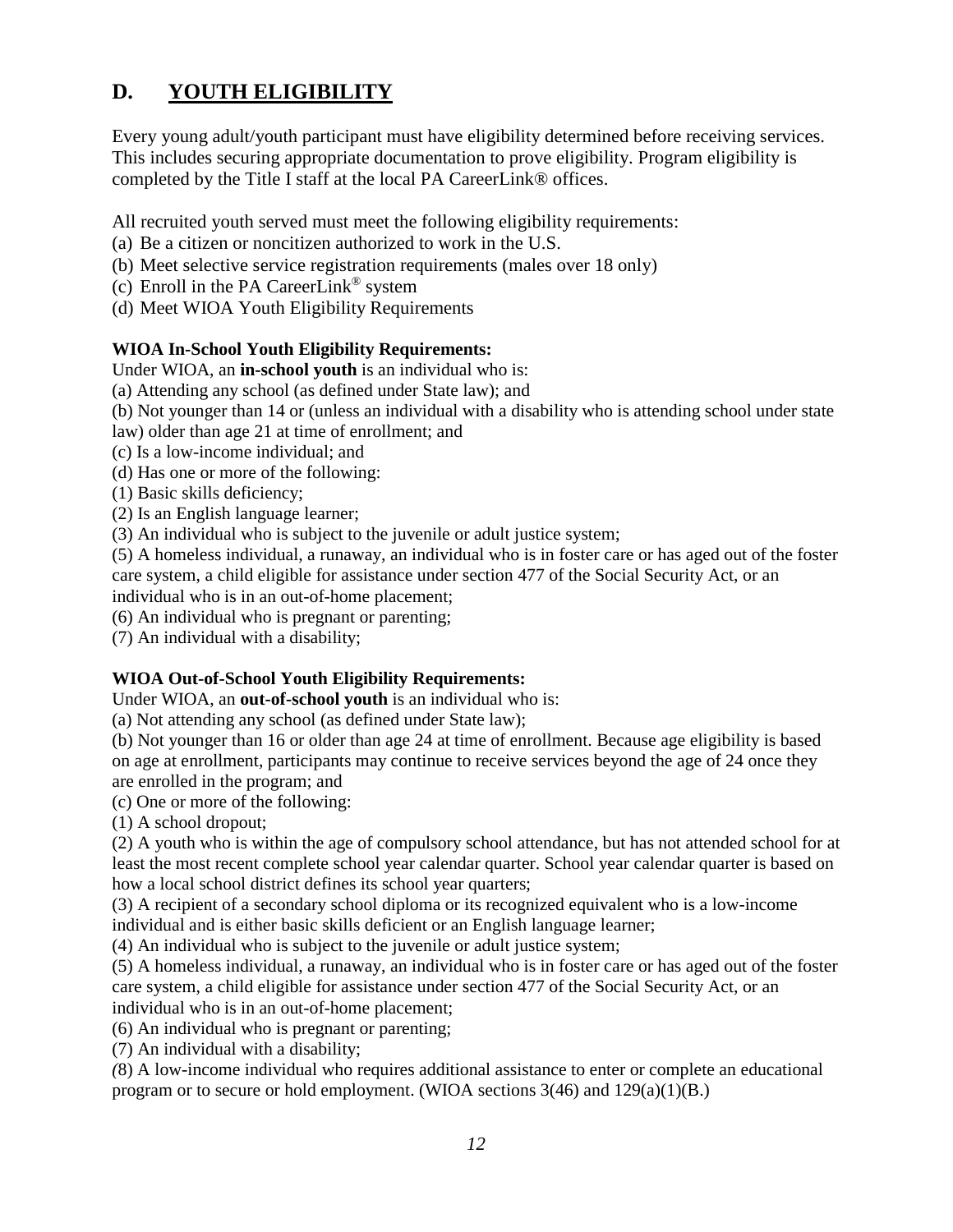## **E. PERFORMANCE MEASURES**

Selected providers will be required to meet, at a minimum, the State required Performance Measures, for WIOA Youth.

Under WIOA regulations the following Performance Requirements are measured for youth:

- Placement in Employment, Education, or Training
- Retention in Employment, Education or Training- percentage of participant in education, training or unsubsidized employment measured in quarter 4 after exit.
- Earnings after Entry into Unsubsidized Employment- earnings of participants in subsidized employment during quarter 2 after exit.
- Credential Rate
- Literacy and Numeracy Gains
- In-Program Skills Gain-to increase the skills obtained through education leading to a credential or employment during the program year. Definition: Percentage of participants in education leading to credential or employment during program year, achieving measurable gains. Measured in real-time.
- Indicators of effectiveness in serving employers

The current negotiated Youth Performance Levels for the Westmoreland-Fayette WDB are:

| <b>WIOA Youth Performance Measure</b>       | <b>Negotiated Goal</b> |
|---------------------------------------------|------------------------|
| Employment (Second Quarter After Exit)      | 60%                    |
| Employment (Fourth Quarter After Exit)      | 60%                    |
| Median Earnings (Second Quarter after Exit) | <b>Baseline</b>        |
| <b>Credential Attainment Rate</b>           | 65%                    |
| Measurable Skill Gains                      | <b>Baseline</b>        |
| <b>Effectiveness in Serving Employers</b>   | <b>Baseline</b>        |

*\*Performance Measures and Levels are subject to change based on guidance for the US Department of Labor and the PA Department of Labor and Industry's Bureau of Workforce Development Administration*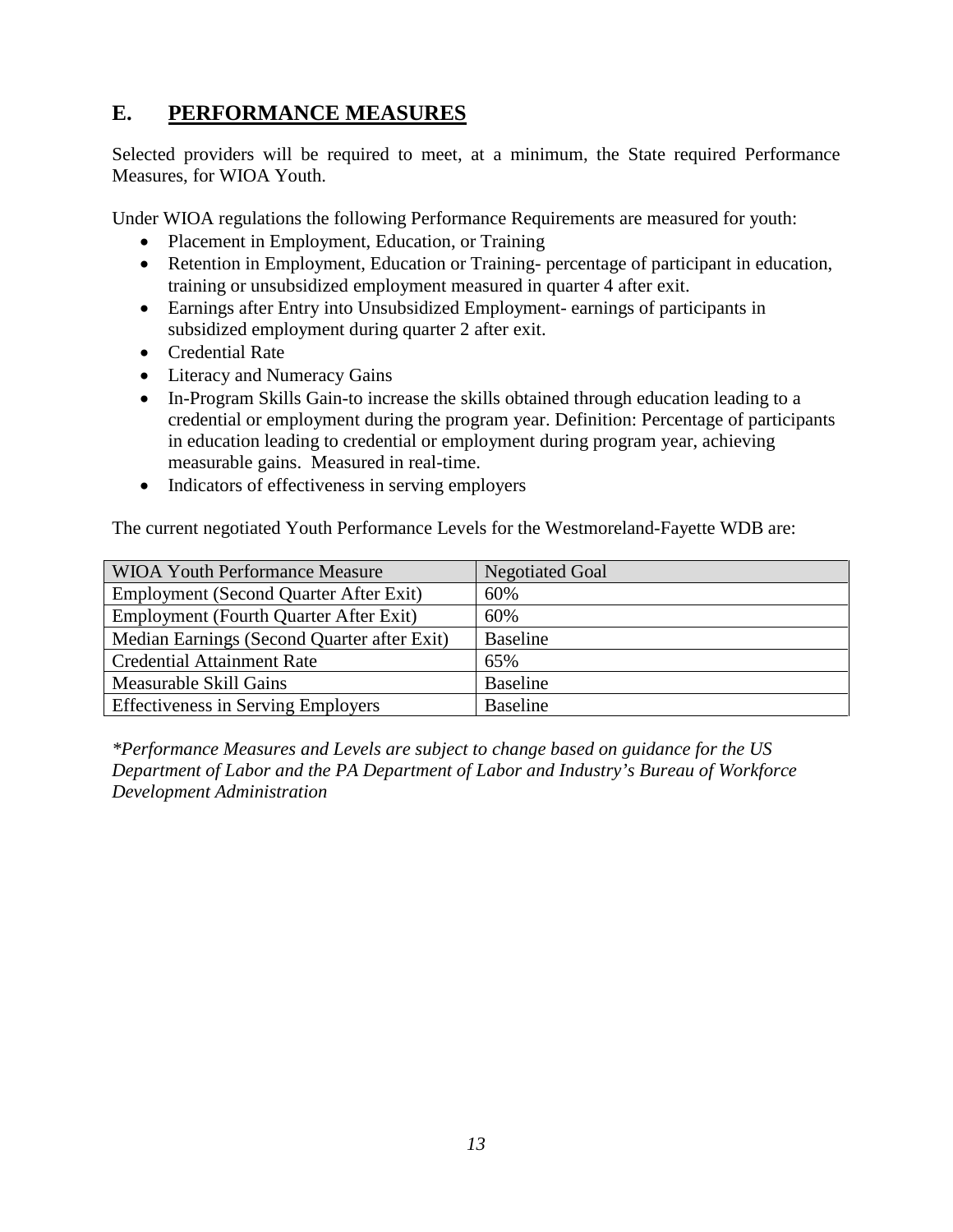# **SECTION III – PROPOSAL FORMAT**

### INFORMATION REQUIRED IN YOUR PROPOSALS

In creating an innovative competitive and high quality proposal, it is necessary to address each of the components outlined below in a thoughtful and complete manner. If all requested information and materials are not submitted, the Youth Committee cannot confidently ascertain the quality of a proposal. **For this reason, it is vital that each question be answered in detail and in the requested format.**

## **A. EXECUTIVE SUMMARY**

- **1.** The Executive Summary Sheet should be the front cover page for the entire proposal.
- **2.** Please complete Appendix A which will serve as your cover page.

## **B. PROGRAM NARRATIVE** *(Should not be more than 15 pages in total)*

- **1. ORGANIZATION OVERVIEW, STAFFING AND CAPACITY** *(No more than 2 of the total 15 pages of the narrative)*
- a. Please provide a basic organizational description.
	- 1. Explain how the proposed innovative program fits into your organization's mission and goals.
	- 2. Describe what makes your organization uniquely qualified to provide workforce development services to young adults/youth in Westmoreland and Fayette counties and how your program aligns with the mission and goals of Westmoreland-Fayette WDB's Youth Committee vision and mission.
	- 3. If submitting as part of a partnership, please identify all the partners and proposed subcontractors and explain their role, services to be provided, expertise, and rationale for participation in the program.
- b. Describe your past experience and results delivering services in similar projects and/or to similar populations.
- c. Describe your proposed staffing plan to support the programmatic, administrative, and executive components of the program.
	- 1. A list of principles in the organization (not included in page limits) is a required attachment.
	- 2. Address how you will ensure a high level of staff performance, retention, and services to young adults/youth, and maintain regular and clear communication between proposed staff and Westmoreland-Fayette WDB staff.
- d. Explain the process for retaining current staff, training current and new staff on WIOA, Westmoreland-Fayette WDB regulations and program requirements.
	- 1. Identify your annual staff turnover rate for the past three (3) years and explain any recent turnover of key positions.
	- 2. How does your organization maintain the level of service to young adult/youth clients when staff leave the organization?
	- 3. How do you measure the success of individual program staff and invest in their continued development?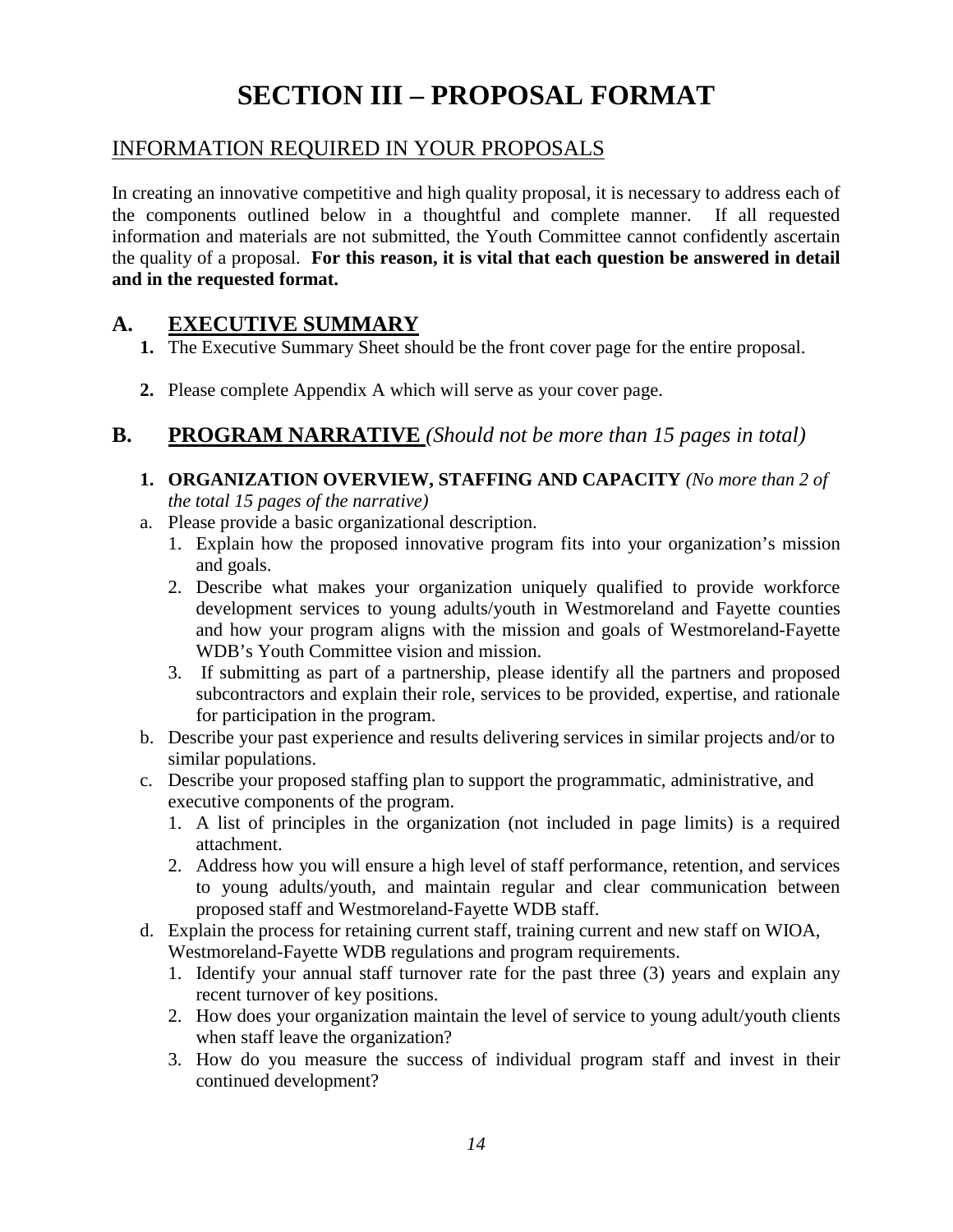### **2. PROGRAM DESCRIPTION AND DESIGN**

#### *Please refer to the Program Model Scope of Services section of this RFP to address those items listed for each of these topics.*

- a. Describe your proposed program model and identify outreach and recruitment strategies for target populations you will be serving.
	- 1. Include partnerships with youth serving agencies, organizations, and schools to reach target populations.
	- 2. List criteria that will be used to select youth to be enrolled into the program.
	- 3. Provide a timeline for recruitment activities., a service flow chart, and calendar depicting program entry, progress, and exit. \* List total hours young adult will participate on a monthly basis and total hours young adult will participate during entire program.

Highly rated responses will clearly demonstrate how the proposed program components connect young adults with opportunities in sustainable career pathways.

- b. Describe orientation/assessment activities. Include assessment tools, instruments, and methods your program will use to gather the necessary assessment information to develop Individual Services Strategies.
	- 1. Provide detailed description of how program will address individuals who are basic skill deficient.
	- 2. Describe the process for determining whether a young adult is suitable for WIOA services.
- c. Describe how the Individual Services Strategy (ISS) Plan for participants will be developed.
	- 1. Descript how participant's individual goals will be developed, evaluated, and coordinated.
	- 2. Identified how the ISS will be updated throughout the youth adult's time in the program.
- d. Describe the case management strategy for providing consistent support, follow-through for service plans and referrals, and tracking for individual participants.
	- 1. Outline the retention strategy that will be utilized to track data and provide consistent relationships with program participants.
- e. Provide a detailed schedule of participant activities.
	- 1. Describe the location of activities.
	- 2. Provide a service flow chart, and calendar depicting program entry, progress, and exit.
	- 3. List total hours young adult will participate on a monthly basis and total hours young adult will participate during entire program.

Highly rated responses will clearly demonstrate how the proposed program components connect young adults with opportunities in sustainable career pathways.

f. Provide a detailed description of the intended use of incentives and/or stipends (if applicable). A programmatic incentive and/or stipend plan must be documented and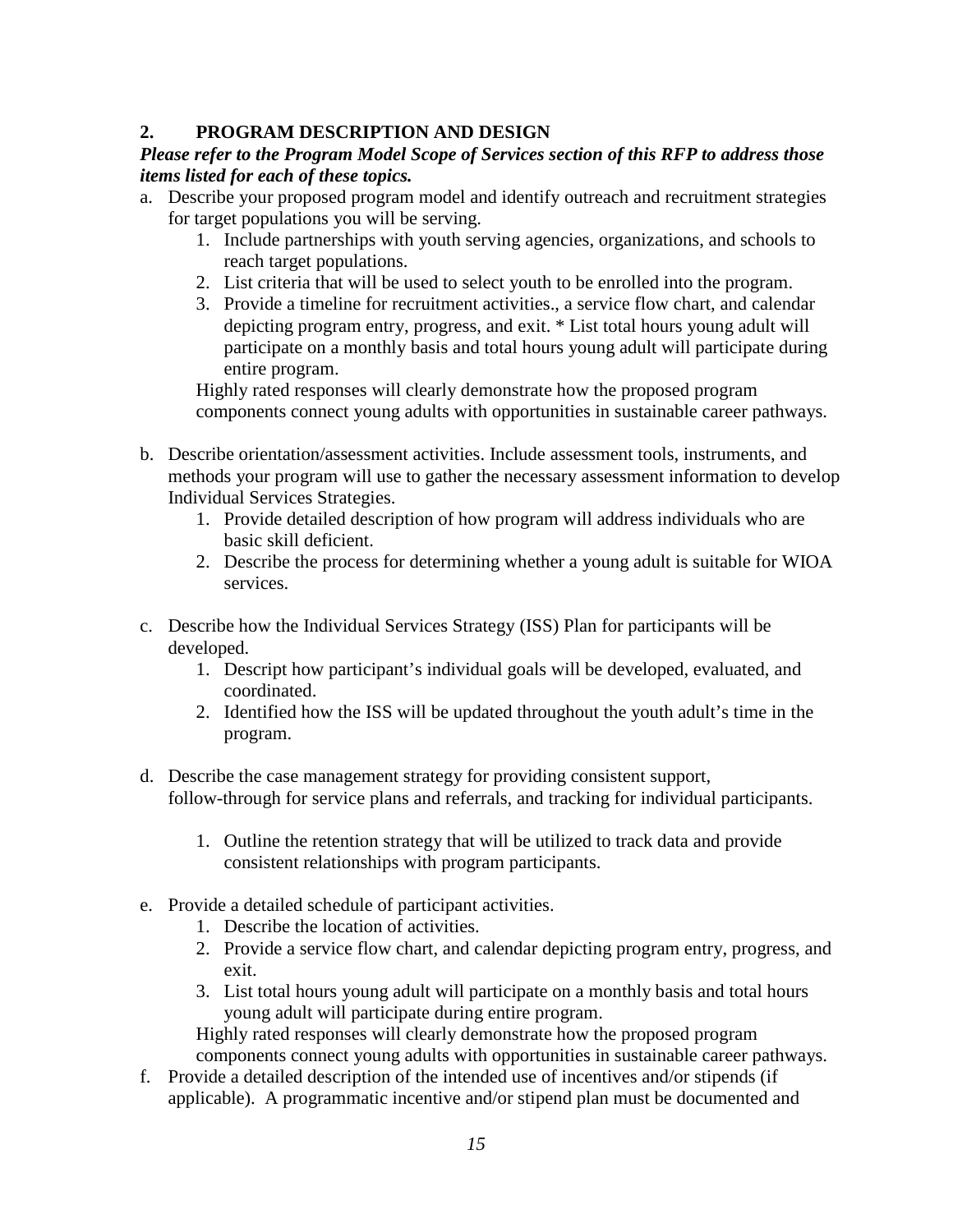individualized for attendance or per participant. These must go beyond for attendance or participation in the program. *Gift Cards are NOT allowable.*

- 1. Stipend A stipend is a fixed payment made to a WIOA youth participant during his/her enrollment to encourage the youth to participate in certain activities (seat/participation time payments). The stipend can be used for activities such as classroom instruction. Attendance in the activity must be documented as the basis of stipend payments. Stipends may be paid to participants for their successful participation in and completion of education or training services.
- 2. Supportive Service A supportive service is an assistance provided to a WIOA youth participant that is necessary to enable participation in activities as part of the WIOA youth program. Such services may include, but not limited to, assistance with transportation, child care, housing and assistance with uniforms or other appropriate work clothing and tools.
- 3. Incentive A payment to a WIOA youth participant for successful participation and achievement of expected outcomes as defined in the youth's ISS. The incentive must be linked to an achievement and must be tied to training and education, work readiness skills and/or an occupational skills attainment goal as identified in the ISS. Such achievements must be documented in the participants file as the basis for an incentive payment. WIOA requires that incentive payments be related to the goals of the specific youth program and must be provided in accordance with the requirements in 2 CFR 200, which says that Federal funds may not be spent on entertainment costs.

### **3. ELEMENTS**

- a. Describe how you will provide for the required elements.
	- 1. Identify any leveraged resources your program will use to support and enhance the delivery of these elements.
	- 2. If services are not provided in-house, what is the referral process and plan for ensuring that participants follow through on referrals?

### **4. ACADEMIC OPPORTUNITIES**

- a. Describe the activities that will prepare youth to be academically ready for postsecondary and/or employment activities.
	- 1. Specifically describe how to address those participants who are basic skills deficient.
	- 2. How will you determine when participants are ready for training and which training participants will be referred to? Will you provide training in-house or refer out?

### **5. CAREER DEVELOPMENT AND EMPLOYMENT OPPORTUNITIES**

- a. What type of work-based learning and career development opportunities will be offered to youth?
- b. Describe linkages you have made with employers. Describe placement process. List employee included in placement activities.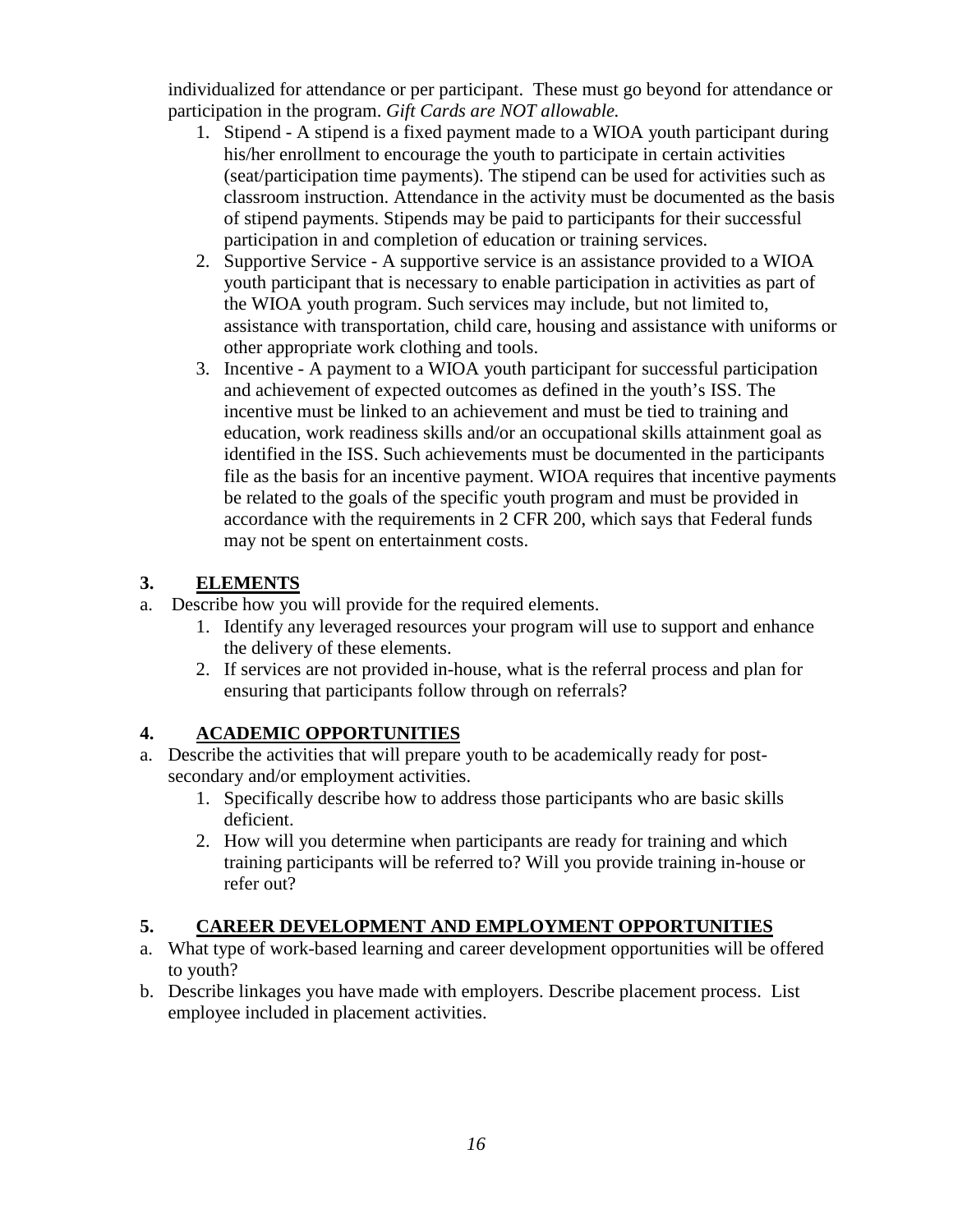### **6. INTERGRATION WITH PA CAREERLINK® ONE-STOP**

a. Describe how program staff and the program itself will integrate with the local PA CareerLink® offices and align with local board activity. Physical Integration with local CareerLink offices will receive bonus rating during evaluation.

### **7. OUTCOMES AND PERFORMANCE**

a. Describe how the program design will address and meet all required outcomes and performance for WIOA.

### **REQUIRED ATTACHMENTS**

- 1.) Articles of Incorporation
- 2.) List principles in the organization
- 3.) Liability Insurance to cover participants. It is the policy of the Westmoreland-Fayette WDB to require a minimum of \$500,000.00 per occurrence coverage. A current Certificate of Insurance **must** be furnished.
- 4.) Professional Liability Insurance coverage for participants in those training programs where professional insurance is required (i.e., LPN, geriatric aide, home health care, etc.)
- 5.) Proof of State Licensing.
- 6.) Support letters from public & non-profit worksites.
- 7.) Support letters from school district identifying resources and linkages as part of this program.
- 8.) Copy of most recent audit report.
- *9.)* Stipend/Incentive/Supportive Service Policy. *Gift Cards are not allowable.*

### **EXECUTIVE SUMMARY**

Please complete Appendix A and **attach to the front of the proposal**.

### **ORGANIZATIONAL SHEET**

Please complete Appendix B.

#### **ASSURANCES**

Please complete Appendix C.

### **C. BUDGET**

Complete a one-year budget as well as a one-year budget explanation. Example provided.

An important factor in public investments in training is return on investment. Cost per participant will be used to gauge this investment. Cost per participant is defined by: (Total funds requested divided by total participants to be served)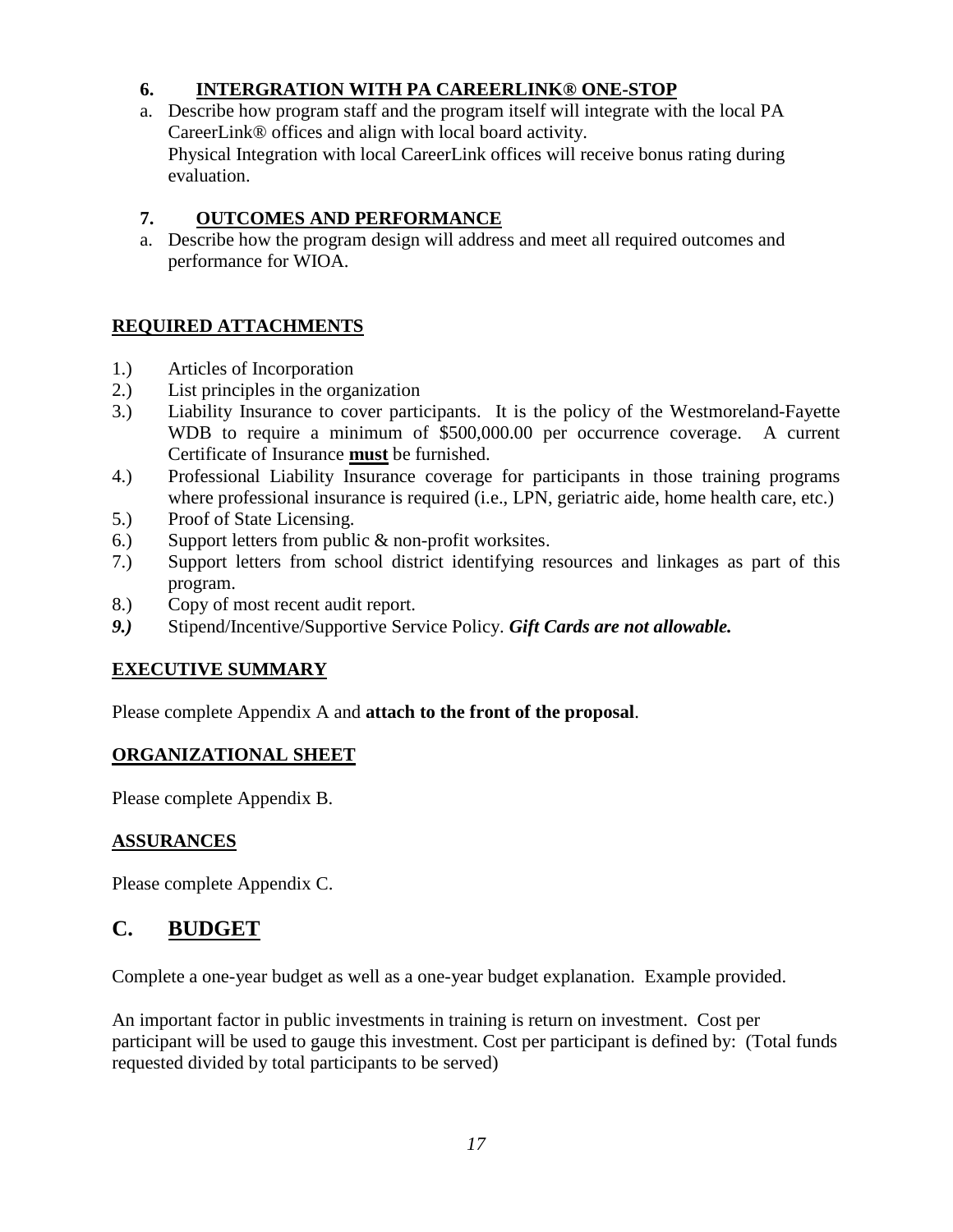#### **BUDGET EXAMPLE – 1st Year Budget Only**

*Period July 1, 2019 – June 30, 2020 PLEASE ADJUST LINE ITEMS TO MEET YOUR ORGANIZATION'S NEEDS*

|                                                                  | <b>WIOA</b> | <b>MATCH</b> |
|------------------------------------------------------------------|-------------|--------------|
| <b>Staffing Costs</b>                                            |             |              |
| Salaries                                                         |             |              |
| <b>Fringe Benefits</b>                                           |             |              |
| Mileage                                                          |             |              |
| <b>Total Staffing Costs</b>                                      |             |              |
|                                                                  |             |              |
| <b>Operating Costs</b>                                           |             |              |
| Supplies                                                         |             |              |
| Materials                                                        |             |              |
| Postage                                                          |             |              |
| Telephone                                                        |             |              |
| Maintenance                                                      |             |              |
| Printing                                                         |             |              |
| <b>Equipment Rental</b>                                          |             |              |
| Rental                                                           |             |              |
| Insurance                                                        |             |              |
| <b>Indirect Operating Expenses</b>                               |             |              |
| <b>Total Operating Costs</b>                                     |             |              |
|                                                                  |             |              |
| <b>Participant Training Costs</b>                                |             |              |
| <b>Books</b>                                                     |             |              |
| Tuition                                                          |             |              |
| <b>Teaching Aids</b>                                             |             |              |
| <b>Total Participant Training Costs</b>                          |             |              |
| <b>Participant Work Experience Costs</b>                         |             |              |
|                                                                  |             |              |
| Work Experience Wages                                            |             |              |
| Work Experience Fringe Benefits                                  |             |              |
| <b>Total Participant Work Experience Costs</b>                   |             |              |
| <b>Participant Stipends/Supportive Service/Incentives</b>        |             |              |
|                                                                  |             |              |
| Stipends                                                         |             |              |
| <b>Supportive Services</b>                                       |             |              |
| Incentives                                                       |             |              |
| <b>Total Participant Stipends/Supportive Services/Incentives</b> |             |              |
|                                                                  |             |              |
| <b>GRAND TOTAL</b>                                               |             |              |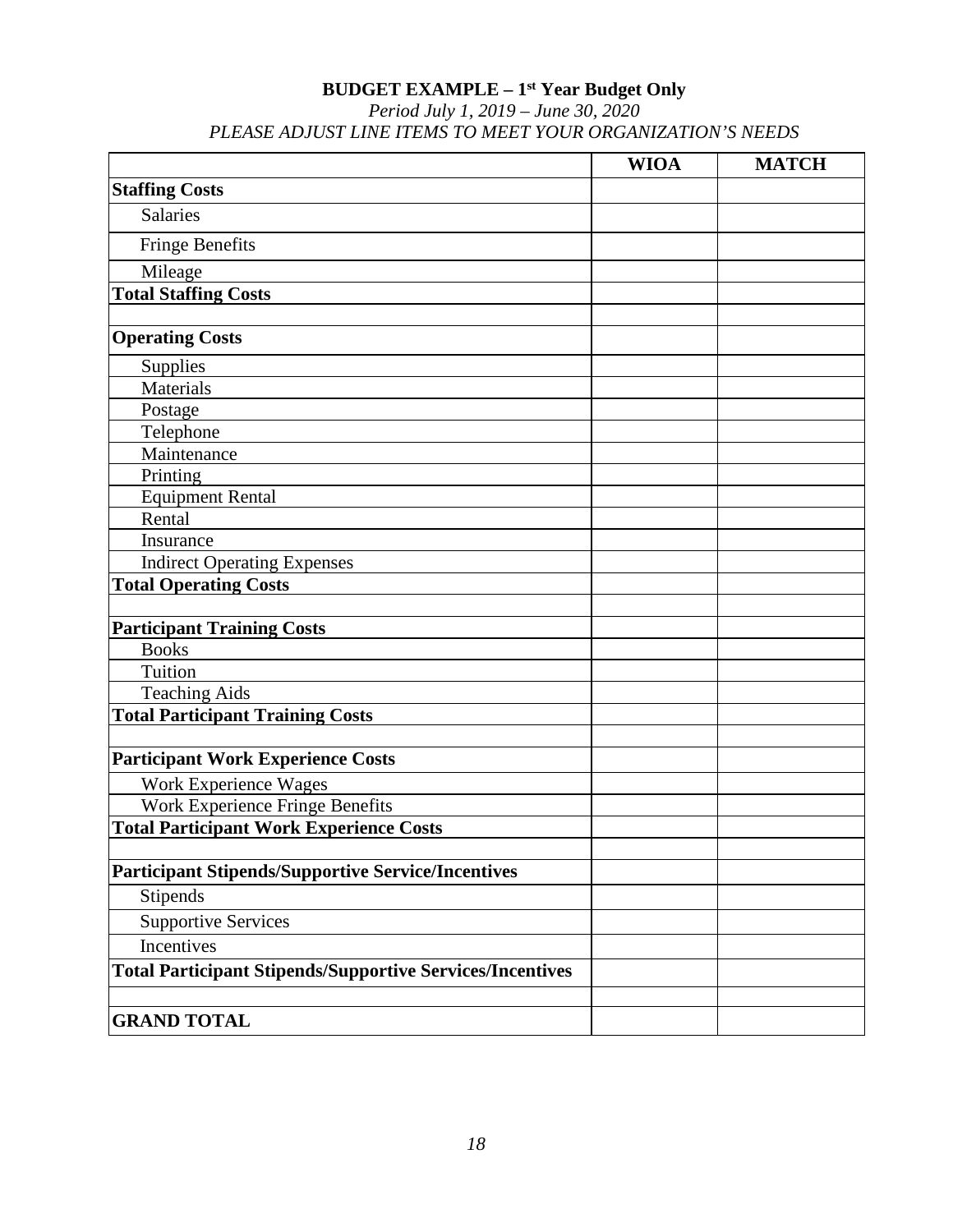## **Budget Explanation - 1st Year Budget Only**

*Period July 1, 2019 – June 30, 2020 PLEASE ADJUST ITEMS TO MEET YOUR ORGANIZATION'S NEEDS*

## **Staffing Costs**

PERSONNEL SALARIES

| <u>Position Title Hours Per Week Hourly Rate Total Hours Salary</u> |              |  |                                                                                                                                                                                                                                                                                                                     |
|---------------------------------------------------------------------|--------------|--|---------------------------------------------------------------------------------------------------------------------------------------------------------------------------------------------------------------------------------------------------------------------------------------------------------------------|
|                                                                     |              |  | $x = $$                                                                                                                                                                                                                                                                                                             |
|                                                                     |              |  | $x = $$                                                                                                                                                                                                                                                                                                             |
|                                                                     |              |  | $x = $$                                                                                                                                                                                                                                                                                                             |
|                                                                     |              |  | $x = $$                                                                                                                                                                                                                                                                                                             |
|                                                                     | $\mathbf{X}$ |  | $\frac{1}{2}$ $\frac{1}{2}$ $\frac{1}{2}$ $\frac{1}{2}$ $\frac{1}{2}$ $\frac{1}{2}$ $\frac{1}{2}$ $\frac{1}{2}$ $\frac{1}{2}$ $\frac{1}{2}$ $\frac{1}{2}$ $\frac{1}{2}$ $\frac{1}{2}$ $\frac{1}{2}$ $\frac{1}{2}$ $\frac{1}{2}$ $\frac{1}{2}$ $\frac{1}{2}$ $\frac{1}{2}$ $\frac{1}{2}$ $\frac{1}{2}$ $\frac{1}{2}$ |
| <b>EMPLOYER'S SHARE OF PERSONNEL BENEFITS</b>                       |              |  |                                                                                                                                                                                                                                                                                                                     |
| Social Security Amount                                              |              |  | $X \longrightarrow X \longrightarrow 5$                                                                                                                                                                                                                                                                             |
| <b>Retirement Amount</b>                                            |              |  | $X$ $=$ \$                                                                                                                                                                                                                                                                                                          |
| Worker's Comp. Amount                                               |              |  | $\begin{array}{c}\nX \quad \text{---} \\ \hline\n\end{array}$                                                                                                                                                                                                                                                       |
| Other                                                               |              |  | $X \longrightarrow X$ = \$                                                                                                                                                                                                                                                                                          |
|                                                                     |              |  | $Total = $$                                                                                                                                                                                                                                                                                                         |

## **Operating Costs**

(Supplies, materials, postage, telephone, maintenance, printing, equipment rental, rent, utilities, etc. please list all operating costs your organization will be billing for adding lines if needed)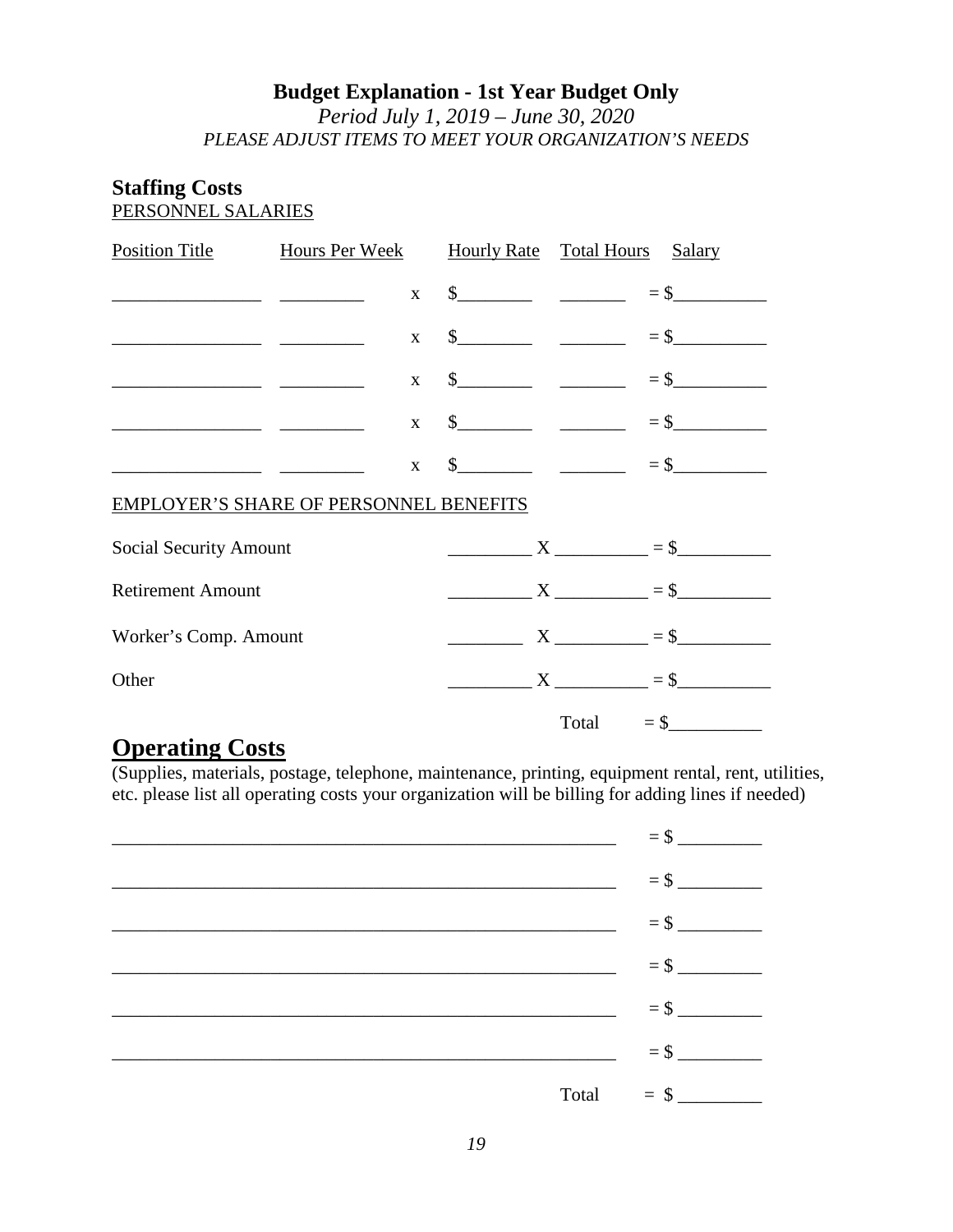# **Participant Costs**

| Worker Position Hours Per Week                                                            |              | Hourly Rate Total Hours Salary |  |                                                                                                                                                                                                                                                                                                                                                                                                       |
|-------------------------------------------------------------------------------------------|--------------|--------------------------------|--|-------------------------------------------------------------------------------------------------------------------------------------------------------------------------------------------------------------------------------------------------------------------------------------------------------------------------------------------------------------------------------------------------------|
|                                                                                           | $\mathbf{X}$ |                                |  | $\frac{\text{S}}{\text{S}}$ = $\frac{\text{S}}{\text{S}}$ = $\frac{\text{S}}{\text{S}}$ = $\frac{\text{S}}{\text{S}}$ = $\frac{\text{S}}{\text{S}}$ = $\frac{\text{S}}{\text{S}}$ = $\frac{\text{S}}{\text{S}}$ = $\frac{\text{S}}{\text{S}}$ = $\frac{\text{S}}{\text{S}}$ = $\frac{\text{S}}{\text{S}}$ = $\frac{\text{S}}{\text{S}}$ = $\frac{\text{S}}{\text{S}}$ = $\frac{\text{S}}{\text{S}}$ = |
|                                                                                           | $\mathbf{X}$ |                                |  | $\frac{\text{S}}{\text{S}}$ = $\frac{\text{S}}{\text{S}}$ = $\frac{\text{S}}{\text{S}}$ = $\frac{\text{S}}{\text{S}}$ = $\frac{\text{S}}{\text{S}}$ = $\frac{\text{S}}{\text{S}}$ = $\frac{\text{S}}{\text{S}}$ = $\frac{\text{S}}{\text{S}}$ = $\frac{\text{S}}{\text{S}}$ = $\frac{\text{S}}{\text{S}}$ = $\frac{\text{S}}{\text{S}}$ = $\frac{\text{S}}{\text{S}}$ = $\frac{\text{S}}{\text{S}}$ = |
|                                                                                           |              |                                |  | $Total = $$                                                                                                                                                                                                                                                                                                                                                                                           |
| <b>EMPLOYER'S SHARE OF WORK EXPERIENCE FRINGE BENEFITS</b>                                |              |                                |  |                                                                                                                                                                                                                                                                                                                                                                                                       |
| <b>Social Security Amount</b>                                                             |              |                                |  | $X$ $= $$                                                                                                                                                                                                                                                                                                                                                                                             |
| Worker's Comp. Amount                                                                     |              |                                |  | $\begin{array}{c}\nX \quad \text{---} \\ \end{array}$                                                                                                                                                                                                                                                                                                                                                 |
|                                                                                           |              |                                |  | $Total = $$                                                                                                                                                                                                                                                                                                                                                                                           |
| <b>Participant Training Costs</b><br>(Enter total amount for each category)               |              |                                |  |                                                                                                                                                                                                                                                                                                                                                                                                       |
| Tuition (GED Tests, etc.)                                                                 |              |                                |  | $\sim$                                                                                                                                                                                                                                                                                                                                                                                                |
| Textbooks, Workbooks, Materials, Equipment, Supplies, Etc.                                |              |                                |  | $\sim$                                                                                                                                                                                                                                                                                                                                                                                                |
| Other Costs - Fees, Labs                                                                  |              |                                |  | $\sim$                                                                                                                                                                                                                                                                                                                                                                                                |
|                                                                                           |              |                                |  |                                                                                                                                                                                                                                                                                                                                                                                                       |
|                                                                                           |              |                                |  |                                                                                                                                                                                                                                                                                                                                                                                                       |
|                                                                                           |              |                                |  | $Total = $$                                                                                                                                                                                                                                                                                                                                                                                           |
| <b>Participant Stipend/Supportive Services/Incentives</b>                                 |              |                                |  |                                                                                                                                                                                                                                                                                                                                                                                                       |
| Stipends (Per participant x # of Participants) $=$ \$                                     |              |                                |  |                                                                                                                                                                                                                                                                                                                                                                                                       |
| Supportive Services (Per participant x # of Participants) $\frac{\qquad \qquad }{2}$ = \$ |              |                                |  |                                                                                                                                                                                                                                                                                                                                                                                                       |
| Incentives (Per participant x # of Participants) $=$ \$                                   |              |                                |  |                                                                                                                                                                                                                                                                                                                                                                                                       |
|                                                                                           |              |                                |  | TOTAL Stipend/Supportive Services/Incentives $=$ \$                                                                                                                                                                                                                                                                                                                                                   |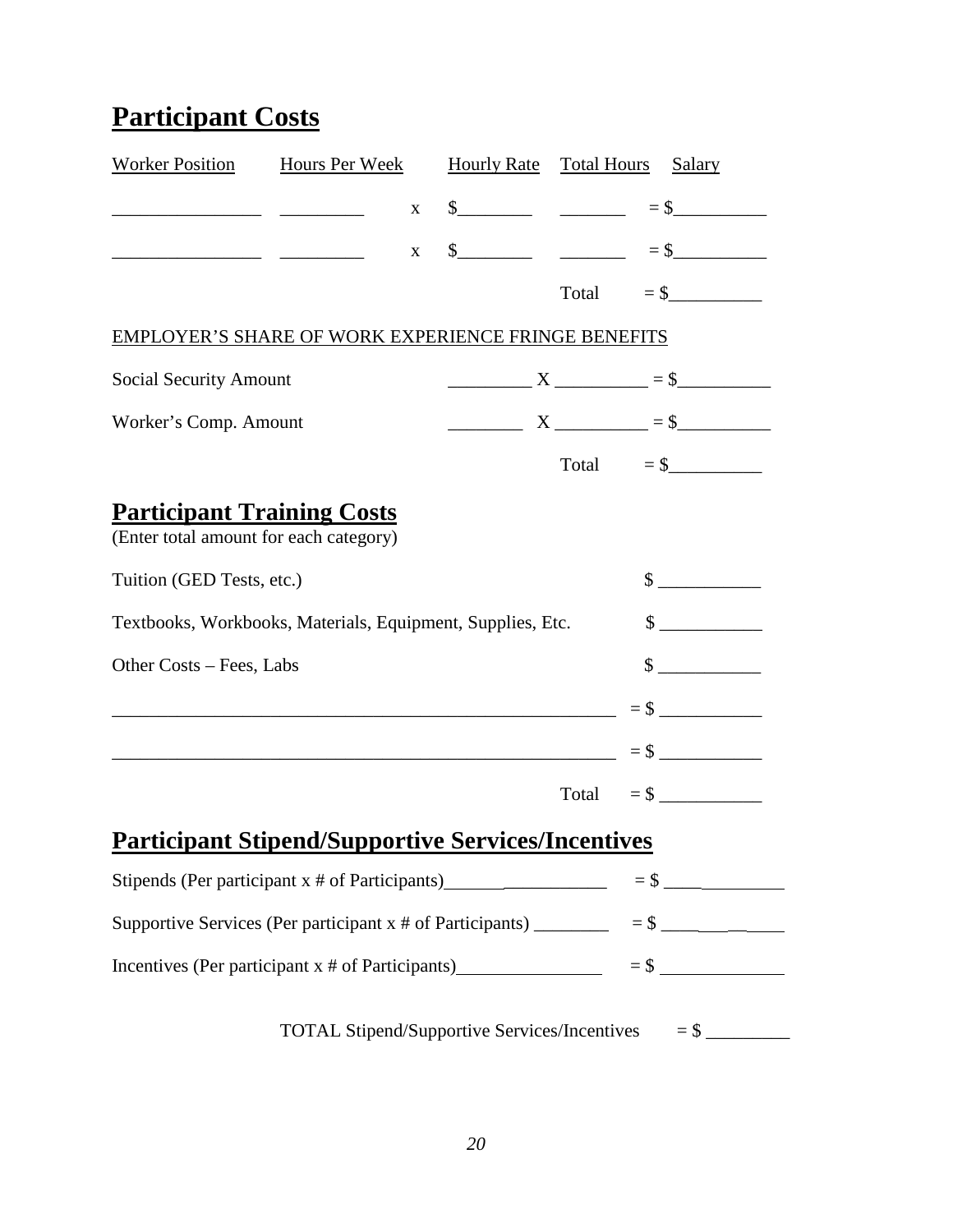## **APPENDIX A**

## **EXECUTIVE SUMMARY**

| Organization Name: 1988 and 1988 and 1988 and 1988 and 1988 and 1988 and 1988 and 1988 and 1988 and 1988 and 19                                                                                                                |  |
|--------------------------------------------------------------------------------------------------------------------------------------------------------------------------------------------------------------------------------|--|
|                                                                                                                                                                                                                                |  |
|                                                                                                                                                                                                                                |  |
| E-mail: No. 2014. The contract of the contract of the contract of the contract of the contract of the contract of the contract of the contract of the contract of the contract of the contract of the contract of the contract |  |
| Contact Person: Exercise Contact Person:                                                                                                                                                                                       |  |
| Total Amount of Funds Requested:<br><u> </u>                                                                                                                                                                                   |  |
| Total Number of Individuals to be served year round: ___________________________                                                                                                                                               |  |
| Lowest funding level acceptable to be able to operate project:                                                                                                                                                                 |  |
|                                                                                                                                                                                                                                |  |
| Geographic area(s): Identify the geographic area served by the project.                                                                                                                                                        |  |
| ,我们也不会有什么。""我们的人,我们也不会有什么?""我们的人,我们也不会有什么?""我们的人,我们也不会有什么?""我们的人,我们也不会有什么?""我们的人                                                                                                                                               |  |
|                                                                                                                                                                                                                                |  |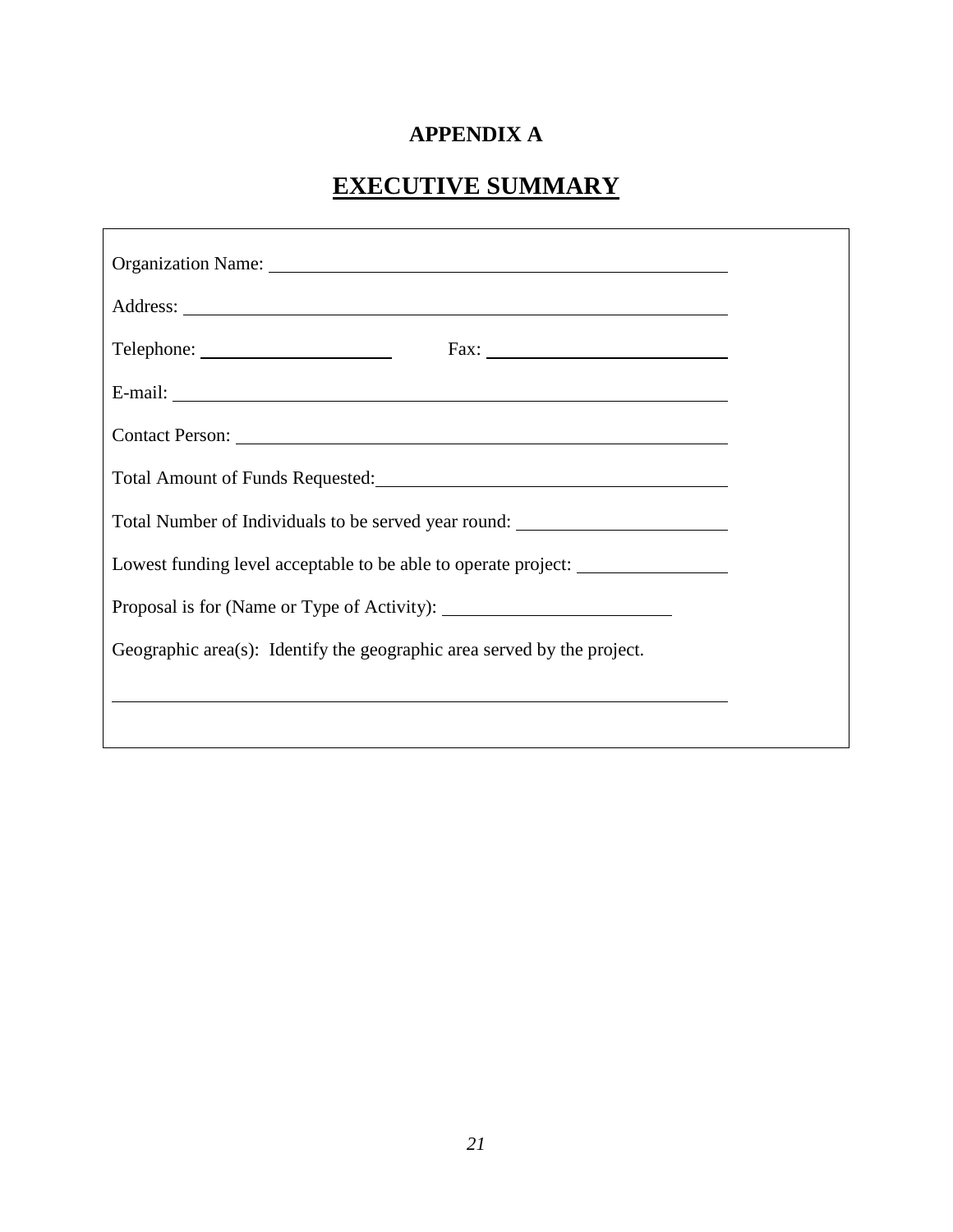## **APPENDIX B**

### **Site Data Form**

### I. Organizational Background

The following requested information relates to your status, experience, qualifications, etc. All questions must be answered.

| 1.) |     | Address                                                                                                        |                                                                                                                                                               |
|-----|-----|----------------------------------------------------------------------------------------------------------------|---------------------------------------------------------------------------------------------------------------------------------------------------------------|
|     |     |                                                                                                                | Contact Name: Phone #:                                                                                                                                        |
| 2.) |     |                                                                                                                | Corporation Partnership Individual Ownership (Proprietorship) _____                                                                                           |
|     |     |                                                                                                                | Federal Employers Identification Number (FEIN) _________________________________                                                                              |
|     |     |                                                                                                                |                                                                                                                                                               |
| 3.) |     |                                                                                                                |                                                                                                                                                               |
| 4.  |     |                                                                                                                | Number of years in business of providing training                                                                                                             |
| 5.) |     |                                                                                                                | Number of permanent employees (both salaried & hourly) ____________                                                                                           |
| 6.) |     |                                                                                                                | If needed, would your organization be able to provide documentation to show that you are in<br>compliance with the Equal Employment Opportunity (EEO) Policy? |
|     |     | $Yes$ No $No$                                                                                                  |                                                                                                                                                               |
| 7.) |     | and/or people with disabilities currently employed?                                                            | Do you have any minorities (e.g., African Americans, females, limited English speaking, etc.)                                                                 |
|     |     |                                                                                                                |                                                                                                                                                               |
| 8.) |     |                                                                                                                | Is there a procedure established to solve complaints and problems with employees?                                                                             |
|     |     | Yes                                                                                                            |                                                                                                                                                               |
| 9.) |     | Is your facility accessible to persons with disabilities?                                                      |                                                                                                                                                               |
|     | Yes | No new years of the New York of the New York of the New York of the New York of the New York of the New York o |                                                                                                                                                               |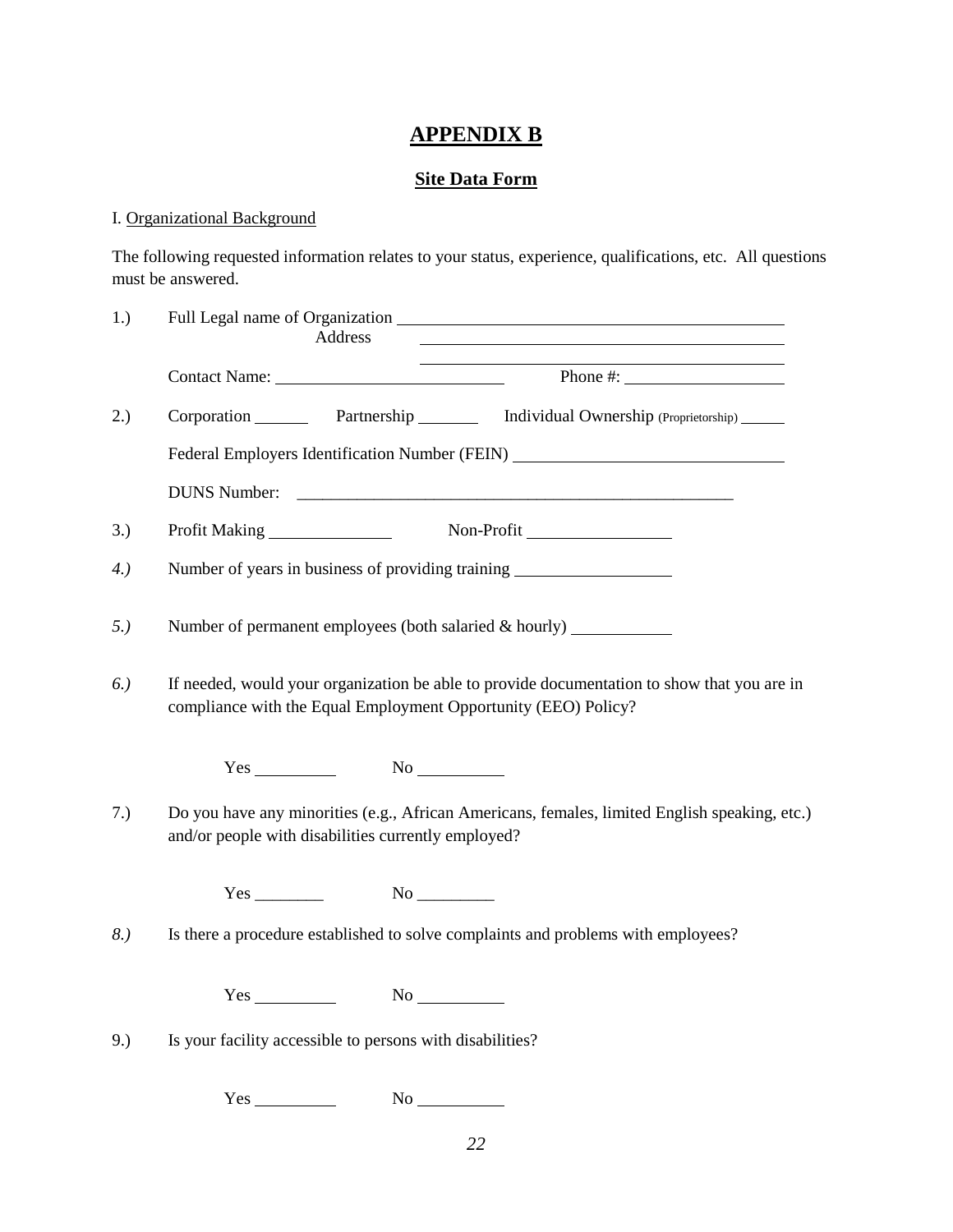| 10.) |  | Are there any Equal Employment Opportunity posters visible to the employees? |
|------|--|------------------------------------------------------------------------------|
|      |  |                                                                              |

 $Yes$  No  $No$ 

11.) Are you in receivership or bankruptcy, or are any such proceedings pending?

| . .<br>∼<br>$- - -$<br>-<br>$\sim$ |  |
|------------------------------------|--|
|------------------------------------|--|

12.) Has your organization ever been cited, fined, or reprimanded for any law or code violations within the last three (3) years, or had any business license suspended or revoked?

Yes No

13.) Has your organization ever been placed on the debarred list by the Federal Government?

Yes No

14.) Is your organization now on strike or is a strike pending?

Yes No

15.) Are all of your required business permits current?

Yes No

16.) Do you employ a certified accountant?

 $Yes$  No  $No$ 

If yes, list name Certified by whom

17.) Will you sub-contract any of the training?

| -- | $\overline{\phantom{a}}$ |
|----|--------------------------|
|----|--------------------------|

18.) Is your training organization accredited?

Yes No

If yes, by whom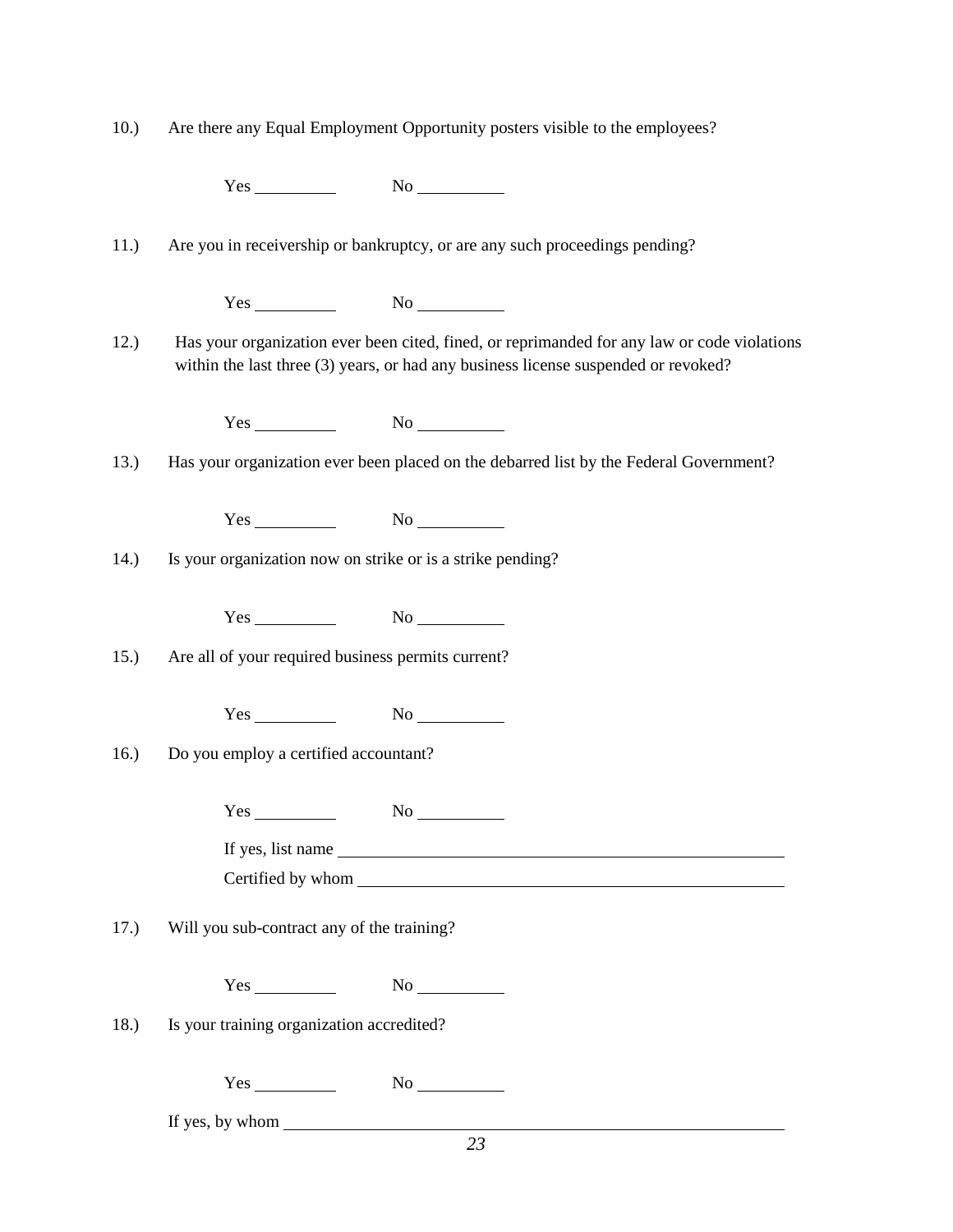| 19.)  | Is your training organization currently licensed?                                                                                                                                                                                                       |  |  |                                                                                                                                                                                                                                                                                                                                                                                                                                                                                                                                   |
|-------|---------------------------------------------------------------------------------------------------------------------------------------------------------------------------------------------------------------------------------------------------------|--|--|-----------------------------------------------------------------------------------------------------------------------------------------------------------------------------------------------------------------------------------------------------------------------------------------------------------------------------------------------------------------------------------------------------------------------------------------------------------------------------------------------------------------------------------|
|       | $Yes$ No $No$                                                                                                                                                                                                                                           |  |  |                                                                                                                                                                                                                                                                                                                                                                                                                                                                                                                                   |
|       |                                                                                                                                                                                                                                                         |  |  |                                                                                                                                                                                                                                                                                                                                                                                                                                                                                                                                   |
| (20.) | Are participants attending your school eligible to apply for PELL/PHEAA/SEOG Grants?                                                                                                                                                                    |  |  |                                                                                                                                                                                                                                                                                                                                                                                                                                                                                                                                   |
|       | $Yes$ No $N/A$ No                                                                                                                                                                                                                                       |  |  |                                                                                                                                                                                                                                                                                                                                                                                                                                                                                                                                   |
| 21.)  | Are participants attending your school eligible to apply for the following loans?                                                                                                                                                                       |  |  |                                                                                                                                                                                                                                                                                                                                                                                                                                                                                                                                   |
|       | <b>Federal Stafford Loans</b><br>Federal Supplemental Loans (SLS)<br><b>Federal Perkins Loans</b>                                                                                                                                                       |  |  | ${\rm Yes} \over {\rm Yes} \over {\rm No} \over {\rm No} \over {\rm No} \over {\rm N/A} \over {\rm N/A} \over {\rm N/A} \over {\rm N/A} \over {\rm N/A} \over {\rm N/A} \over {\rm N/A} \over {\rm N/A} \over {\rm N/A} \over {\rm N/A} \over {\rm N/A} \over {\rm N/A} \over {\rm N/A} \over {\rm N/A} \over {\rm N/A} \over {\rm N/A} \over {\rm N/A} \over {\rm N/A} \over {\rm N/A} \over {\rm N/A} \over {\rm N/A} \over {\rm N/A} \over {\rm N/A} \over {\rm N/A} \over {\rm N/A} \over {\rm N/A} \over {\rm N/A} \over {\$ |
| 22.)  | Are you bonded?                                                                                                                                                                                                                                         |  |  |                                                                                                                                                                                                                                                                                                                                                                                                                                                                                                                                   |
|       | $Yes$ No $\qquad \qquad No$<br>For what amount \$                                                                                                                                                                                                       |  |  |                                                                                                                                                                                                                                                                                                                                                                                                                                                                                                                                   |
| 23.)  | Does the organization carry statutory workers compensation and employer's liability insurance?<br>(Please attach a copy for our records.)                                                                                                               |  |  |                                                                                                                                                                                                                                                                                                                                                                                                                                                                                                                                   |
|       | $Yes$ No $No$                                                                                                                                                                                                                                           |  |  |                                                                                                                                                                                                                                                                                                                                                                                                                                                                                                                                   |
| 24.)  | Does the organization have comprehensive, all risks general liability coverage for personal injury<br>and property damage of not less than \$1 million for each occurrence and \$2 million annual<br>aggregate? (Please attach a copy for our records.) |  |  |                                                                                                                                                                                                                                                                                                                                                                                                                                                                                                                                   |
|       | $Yes$ No $No$                                                                                                                                                                                                                                           |  |  |                                                                                                                                                                                                                                                                                                                                                                                                                                                                                                                                   |
| 25.)  | Does the organization provide comprehensive automobile bodily injury and property damage<br>coverage lability of not less than \$1 million combined single unit? (Please attach a copy for our<br>records.)                                             |  |  |                                                                                                                                                                                                                                                                                                                                                                                                                                                                                                                                   |
|       | No                                                                                                                                                                                                                                                      |  |  |                                                                                                                                                                                                                                                                                                                                                                                                                                                                                                                                   |